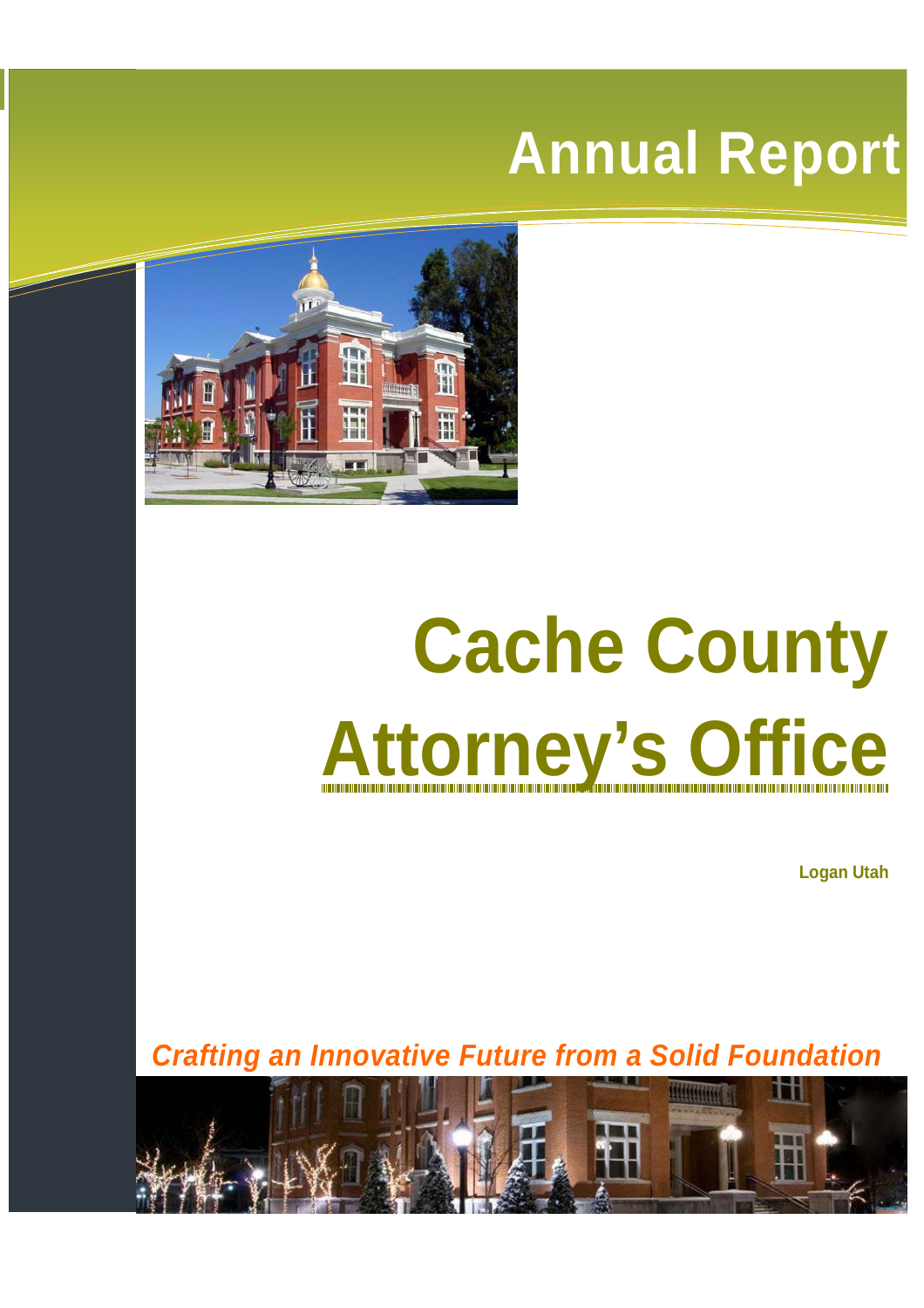

### **Table of Contents**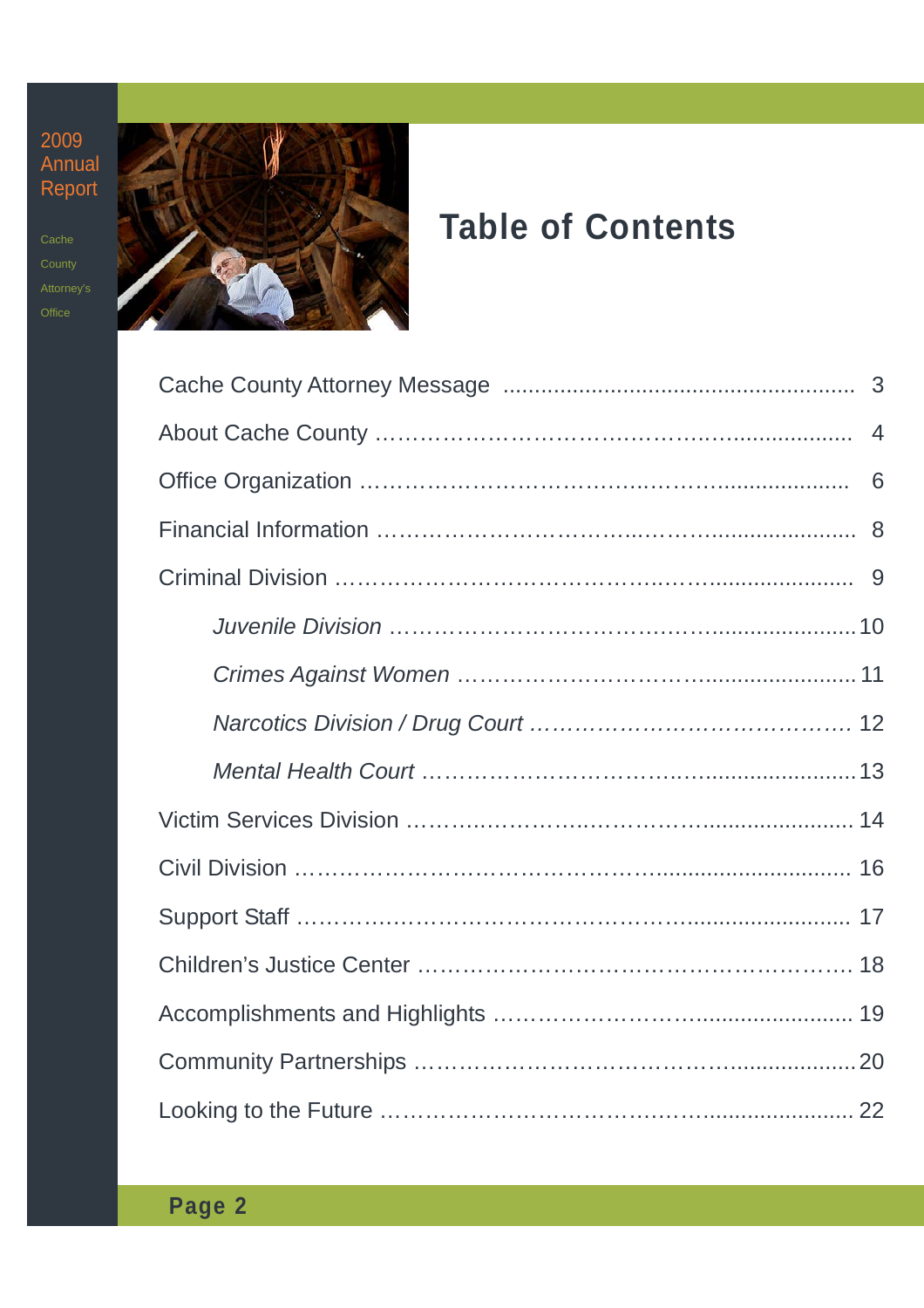### **James M. Swink Cache County Attorney**

Dear Constituents,

As we reflect on the activities of the past year in this, our first annual report, we keep you in mind. First and foremost is the safety and protection of our communities through the effective enforcement of our laws.

Though we are facing economic shortages throughout our country, our responsibility and level of commitment remains strong. We continue to enjoy the benefits of an office staff that is active in building partnerships throughout the community. We are active in promoting the relationships with law enforcement entities so that we can best serve you.

This year has seen many changes in our staff. We said goodbye to some hardworking individuals and welcomed in new employees. We continue traditions that have been established through sound practices of continued education, active prosecution, and have looked towards the future in building new practices within our organization.

Technology has been a major focus point for this year and is one of the ways we have continued to expand on better citizen protections. House Bill 290 was passed in large part due to a case which was prosecuted in Cache County and in which our staff was instrumental in assisting with legislator and community education.

We commend law enforcement for their investigations which resulted in vigorous prosecutions. The FBI worked a child pornography case in our jurisdiction which resulted in locating a pornography ring with national and international ties. There were many other instances where thorough investigations resulted in cogent evidence which provided for excellent outcomes in court. This made it easy to resolve many cases without the burden of going to trial, which can be time-intensive and costly. A good example is Sheriff Detective Bartschi's excellent investigation of the Tiffany Jarmin homicide in which the defendant pled guilty to murder and has been sentenced to prison for life.

I am grateful to be able to serve along with area law enforcement agencies in protecting the good citizens of Cache County. Please enjoy this, our first edition of the Cache County Attorney's Office Annual Report.

Sincerely,

James M. Swink Cache County Attorney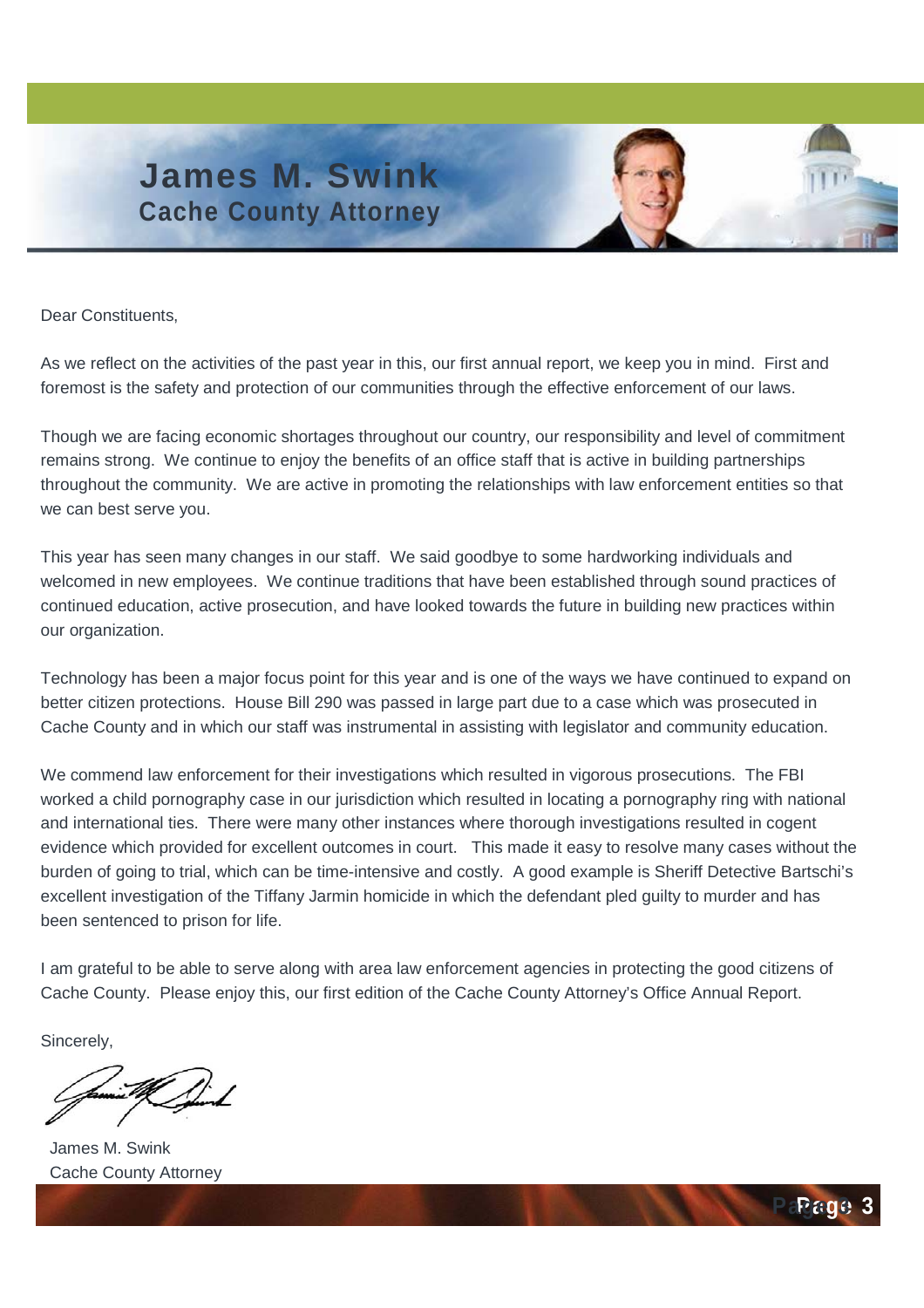**Cache** County Attorney's **Office** 



### About Cache County

**Quick Facts:** 

Founded 1856 Population 115,269 (2009 estimate) 1,173 square miles Named for caches of furs found by trappers

Cache County Utah is situated along the Idaho border in the western section of the state and includes a large valley area surrounded by mountains. On the western edge lies the Wellsville Mountains and on the eastern edge lies the Bear River Mountains. Both mountain ranges are northern branches of the Wasatch Range and give the area a beautiful setting enjoyed by many who enjoy the spectacular scenery and abundant wildlife.

There are 26 communities dotting the landscape of the valley. These are Amalga, Avon, Benson, Cache Junction, Clarkston, College Ward, Cornish, Cove, Hyde Park, Hyrum, Lewiston, Logan, Mendon, Millville, Newton, Nibley, North Logan, Paradise, Petersboro, Providence, Richmond, River Heights, Smithfield, Trenton, Wellsville, and Young Ward. Logan is the county seat and largest city with a population of 48,000.

Prominent to the area is a major state university which has a significant impact on the demographics of the area. Students attend Utah State University and come from within our own state boundaries, from states throughout the nation, and from international countries. While many of these students are here only for the duration of their schooling, many others decide to put down roots and remain. Additionally, professors from a variety of disciplines bring their families to reside in our beautiful area, and at any given time there are visiting professors or dignitaries learning new technologies, doing research, or attending to other educational pursuits.

There is an abundant tradition of arts and festivals in the area with a nationally renowned opera company, active theatre, and numerous artists and galleries. Summerfest and the Cache Valley Gardener's Market are always popular events.

Logan and Cache County have frequently been noted in prestigious national rankings for its exceptional quality of life, low crime rate, economic stability, and as a great place to reside.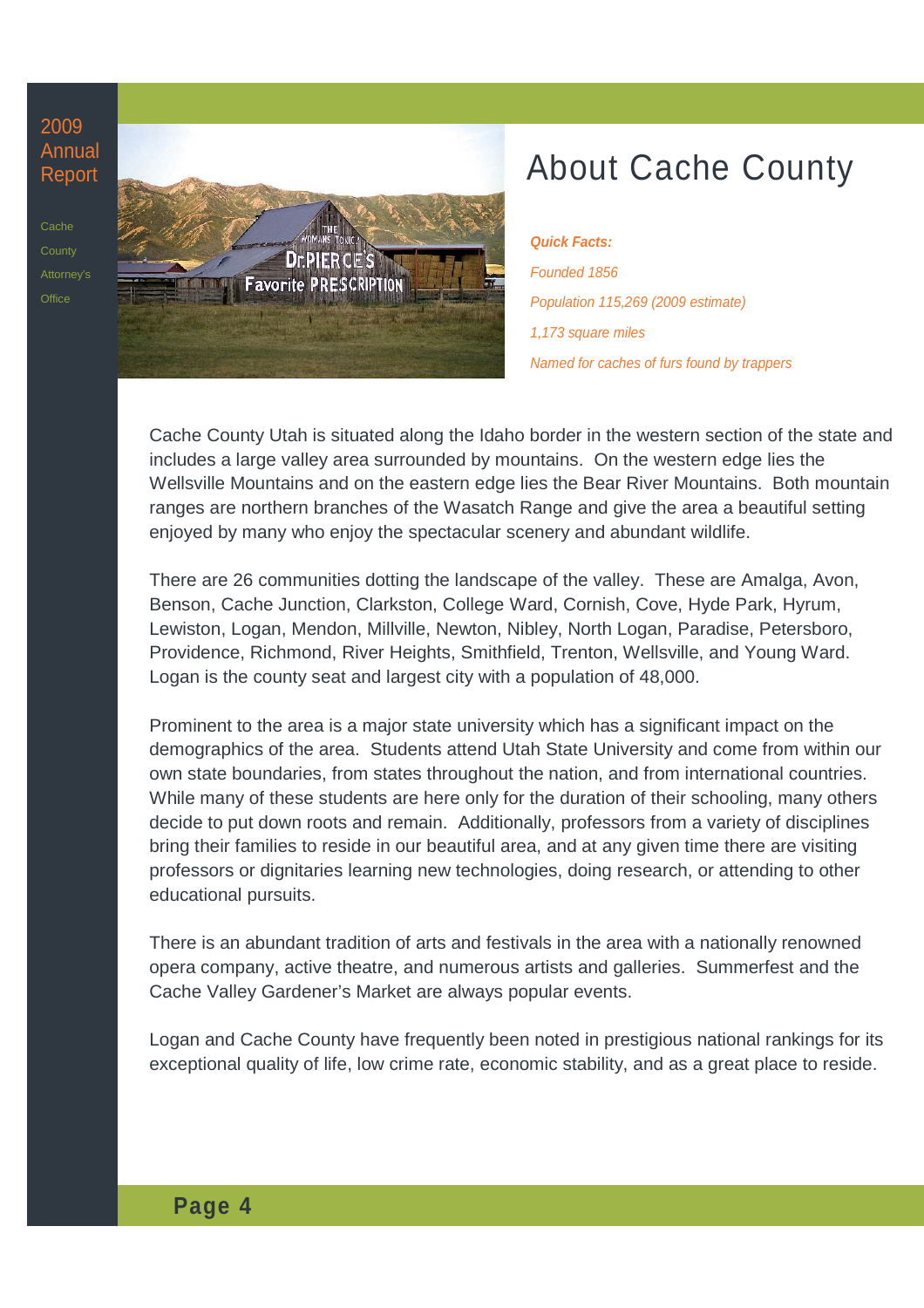### About the Historic Cache County Courthouse

The Historic Cache County Courthouse is a wonderful setting to showcase our theme of "Crafting" an Innovative Future From a Solid Foundation". Having the distinction of being the oldest county building in Utah still being used for its original purpose, its walls have seen the passage of many events that have gone into Cache Valley lore. What better manner to illustrate this theme than through the revived beauty of this historic building which the Cache County Attorney's Office calls home.

Built in 1883, this building was eventually scheduled for demolition with the intention of being replaced by a modern structure. Community members lobbied for restoration and through the tireless efforts of dedicated individuals and substantial donations, the building was saved. It reopened for use in 2005.

This impressive building has been restored with many period pieces of architecture and artistry. At the same time the structural integrity of this centerpiece of downtown has been strengthened and the interior architecture beautified so that this building will be able to serve our community for generations to come. Many hours of planning and thought went into the detail, artistic integrity, and craftsmanship that are represented throughout this fine historic piece. It is now a building that serves many functions and is a backdrop to numerous public events throughout the year. In the same manner, the Cache County Attorney's Office has spent much forethought in the work and services which we provide throughout our communities and we strive to be a multi-functional office which has adapted to the growing needs of Cache County.

If you have not yet had the opportunity to view this beautiful structure, we invite you to do so. We think you will agree that this building is a real treasure of our county.



#### **Before Restoration** The Courthouse Today



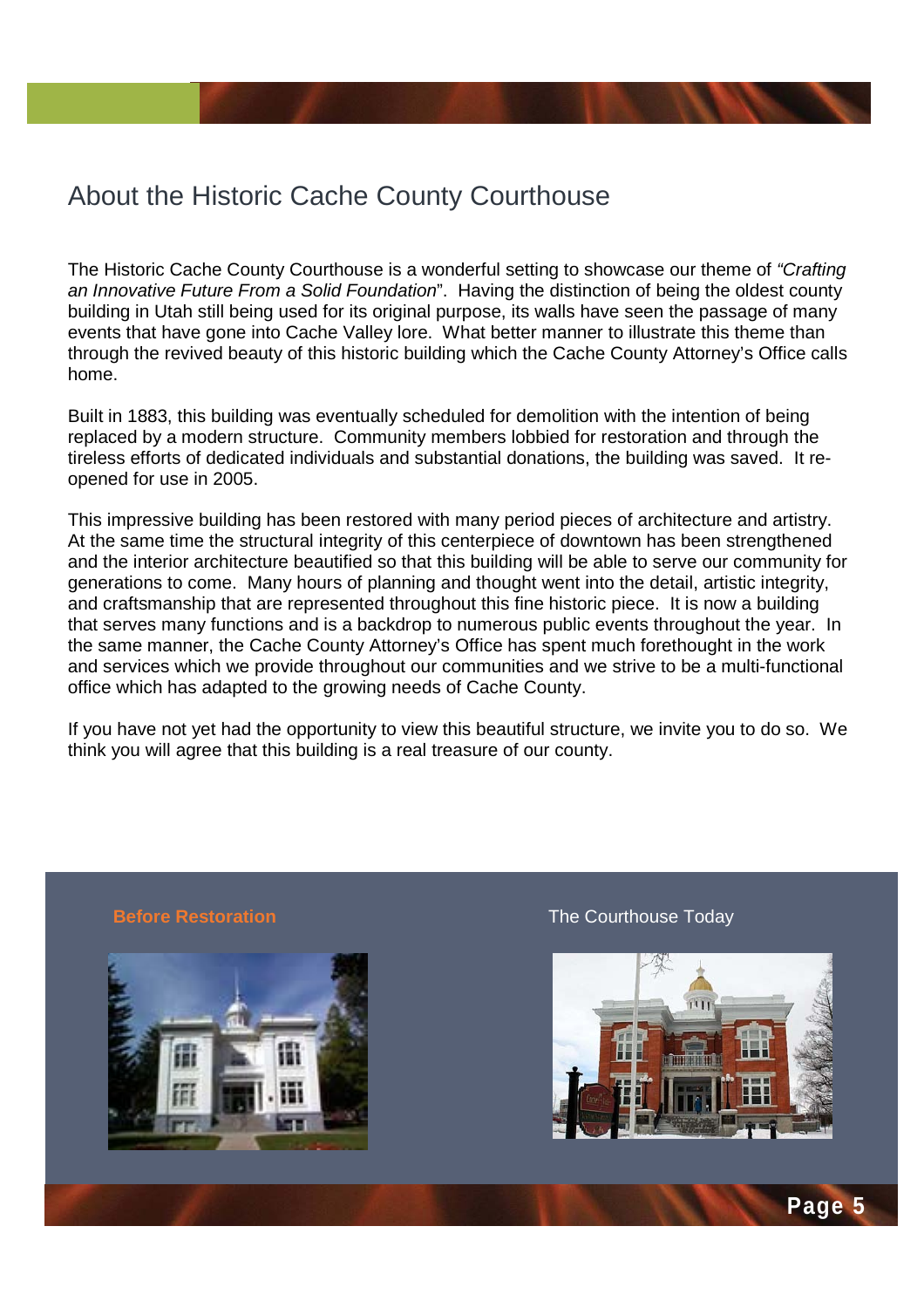

The responsibilities which fall under the Attorney's Office are set forth by the state legislature and can be found in Utah Code 17-18-1. Duties include, but are not limited to:

- **Prosecution of criminal cases, including juvenile court offenses;**
- **Represent the state if needed for civil cases or for other legal business;**
- **Assist the Attorney General as requested;**
- **Institute proceedings in the name of the state for recovery involving the collection of bonds;**
- Call attention to any defect in laws and suggest amendments;
- Defend all actions brought against the county;
- **Prosecution for the recovery of debts, fines, penalties, and forfeitures accruing to the county;** and
- Give opinions to county, district, and precinct officers on matters relating to the duties of their respective offices.

**Page 6**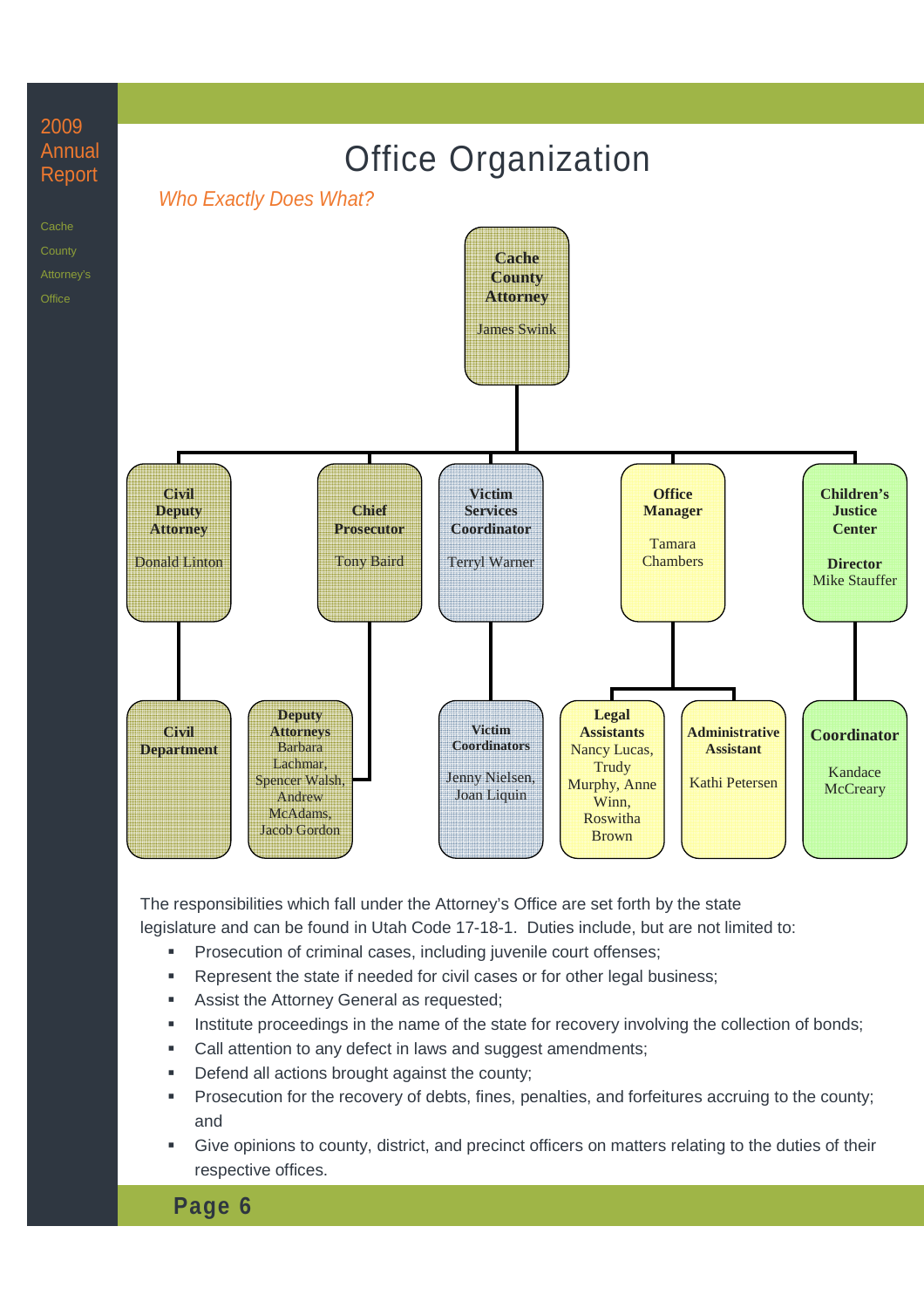### **Personnel Changes**

We said farewell to a few colleagues during 2009 and welcomed in new faces. We appreciate the good work and efforts of Deputy Bruce Ward who served for 12 years. He was highly involved in the creation of the Drug Court program and serving with the narcotics drug task force. His skills as an attorney will be missed in our office and we wish him well as a prosecutor for Layton City. We extend our thanks to Deputy Maybell Romero for the three years she spent prosecuting in adult and juvenile courts and look forward to her continued success in the private sector. Sharon Nielsen, Administrative Assistant, retired in 2009 shortly after George Daines returned to private practice. We are pleased to welcome these individuals:

- **Spencer Walsh** was hired to specialize in Crimes Against Women, which had previously been undertaken by Barbara Lachmar. Having focused on domestic violence crimes as a prosecutor for West Valley City, he found it to be an easy transition. Spencer graduated from J. Reuben Clark Law School at Brigham Young University after receiving a B.A. in Anthropology. He has performed legal research and written about the constitutionality of potential legislative bills while a clerk for the Office of Legislative Research and General Counsel.
- **Andrew McAdams** came with three years experience he obtained while working prosecutions in Maricopa County, Arizona. He spent a summer working criminal security litigations with a law firm in New York City. Andy graduated from Ohio State University. He initially assisted with juvenile prosecutions and now handles criminal cases in the adult court system.
- **Jacob Gordon** moved to Cache County as a child. After spending two years in Italy and attending law school out of state, he and his wife welcomed the opportunity to return to the area to raise their four children. He received a Master's degree from USU in Political Science with an emphasis in International and Comparative Change. He graduated from Creighton University School of Law in Nebraska. He previously clerked with First District Court of Utah and Fourth District Court of Iowa, as well as the Cache County Attorney's Office. Jake is the Juvenile Division Prosecutor.
- **Roswitha Brown** began her work with the office in April. Born in Germany, she has been a citizen of Cache County for many years and has raised a family in our valley. Roswitha completed the BATC Office Technology Program which gave her a strong foundation for her previous work as Office Specialist for the State of Utah's Adult Probation and Parole Logan Office. She currently assists in adult court and has been a great asset to the CCAO.

#### **A Special Thanks to N. George Daines**

We wish to thank N. George Daines for his public service as the elected County Attorney from January 2002 through January 2009. He was an effective attorney who took on many important issues on behalf of the county. He was involved extensively in the litigating of county roads and protecting rights of way, defending the interests of the county in multiple civil lawsuits, and aggressively prosecuting criminal



activity. He was instrumental in the completion of the Historic Cache County Courthouse and during part of his tenure he was elected as president of the Utah Bar Association.

 We extend our appreciation to George Daines for his public service and wish him well in his private endeavors.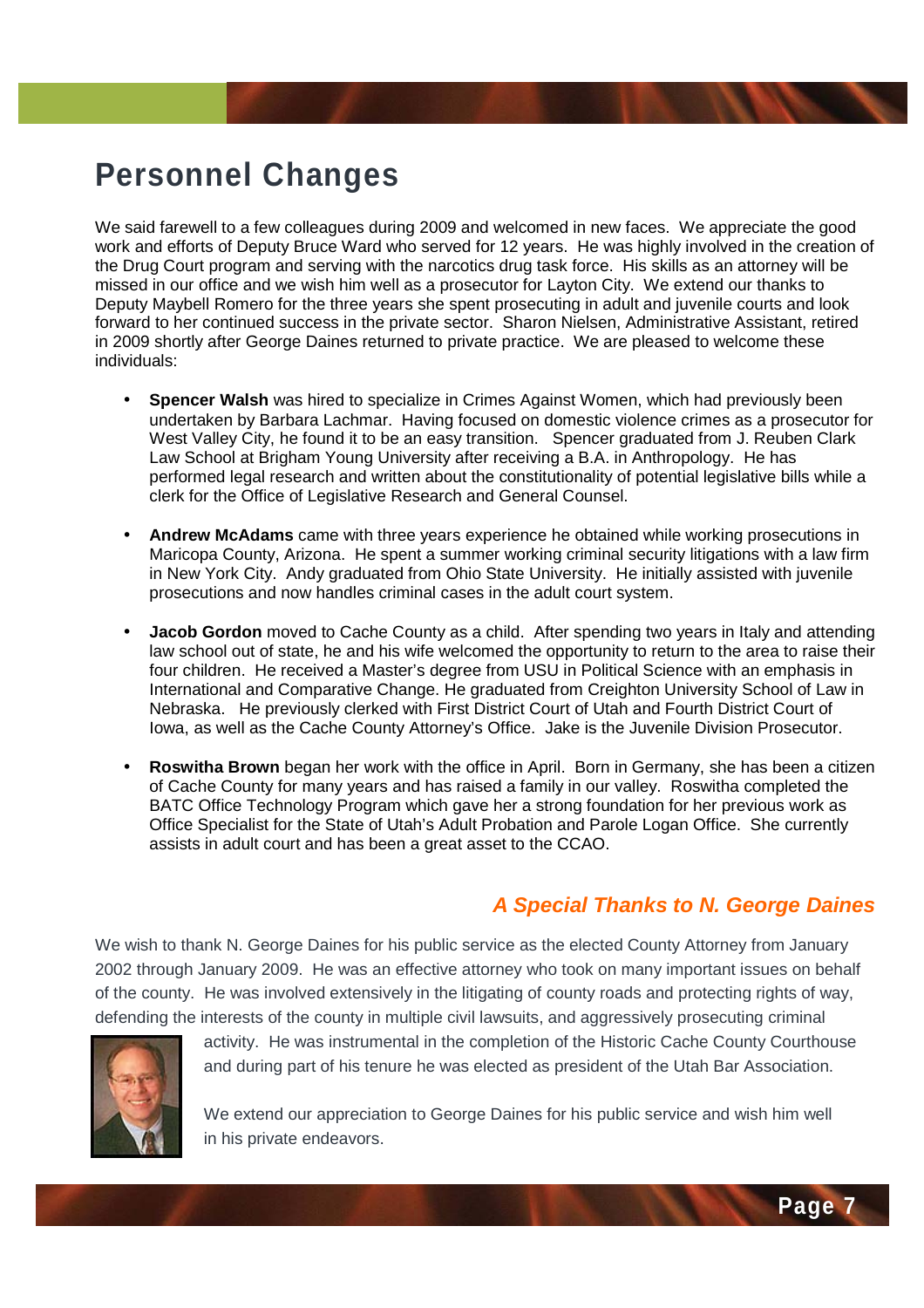Cache **County** Attorney's **Office** 

### Financial Information

The Cache County Attorney's Office is funded through the Cache County budget, as well as receiving state and federal grant monies.

#### **Fiscal Year 2009 Budget ….. \$961,466**

The budget for CCAO covers salaries and operating expenses. This is an impressive budget considering it provides for seven attorneys, three victim advocates, and six support staff. In comparison to comparable counties in Utah, we find that we run a very efficient office.

| County     | Population | Total     | <b>Budget</b> | <b>Population Served</b> | <b>Amount Spent</b> |
|------------|------------|-----------|---------------|--------------------------|---------------------|
|            |            | Attorneys |               | Per Attorney             | Per Resident        |
| Cache      | 115,269    |           | \$961,466     | 16,467                   | \$8.34              |
| Summit     | 36,969     | 8         | \$1,363,651   | 4,621                    | \$36.89             |
| Uintah     | 31,536     | 5         | \$1,069,900   | 6,307                    | \$66.93             |
| Washington | 137,473    | 14        | \$2,150,853   | 9,820                    | \$15.65             |

Budget Information sources through respective county offices; population figures are from US Census Bureau estimates.

Grant funding comes from a variety of sources to support the activities of CCAO.

- VOCA\* (Victims of Crime Act) is a federally funded and state administered program which funds the salaries and activities for Victim Advocates to handle cases with victims of personal and property crime.
- VOCA\* Stimulus grant monies were utilized for outreach in the justice courts. The justice courts are generally known as city courts and brochures were developed and provided to assist them in their duties.
- VAWA\* (Violence Against Women Act) funds a Special Prosecutor to prosecute acts such as sexual assault, rape, stalking, protective order violations, child sexual and physical abuse, and domestic assault.
- CCJJ (Commission of Criminal and Juvenile Justice) is an agency housed in the State of Utah which oversees a number of grant opportunities. A grant was received which funded the startup activities of a local Child Abduction Response Team (CART). The CART team is a multiagency program which seeks to ensure a coordinated response to a missing child case. These cases can end in tragedy when time is of the essence; a team which has prepared extensive protocols and run training scenarios in advance will ensure a rapid and coordinated response. This grant included training of the team members.

\*VOCA and VAWA funding is a federal program provided by court fees assessed to convicted criminals and not borne by taxpaying citizens. This self-supporting fund is distributed throughout the states for crime prevention and intervention efforts.

#### **Page 8**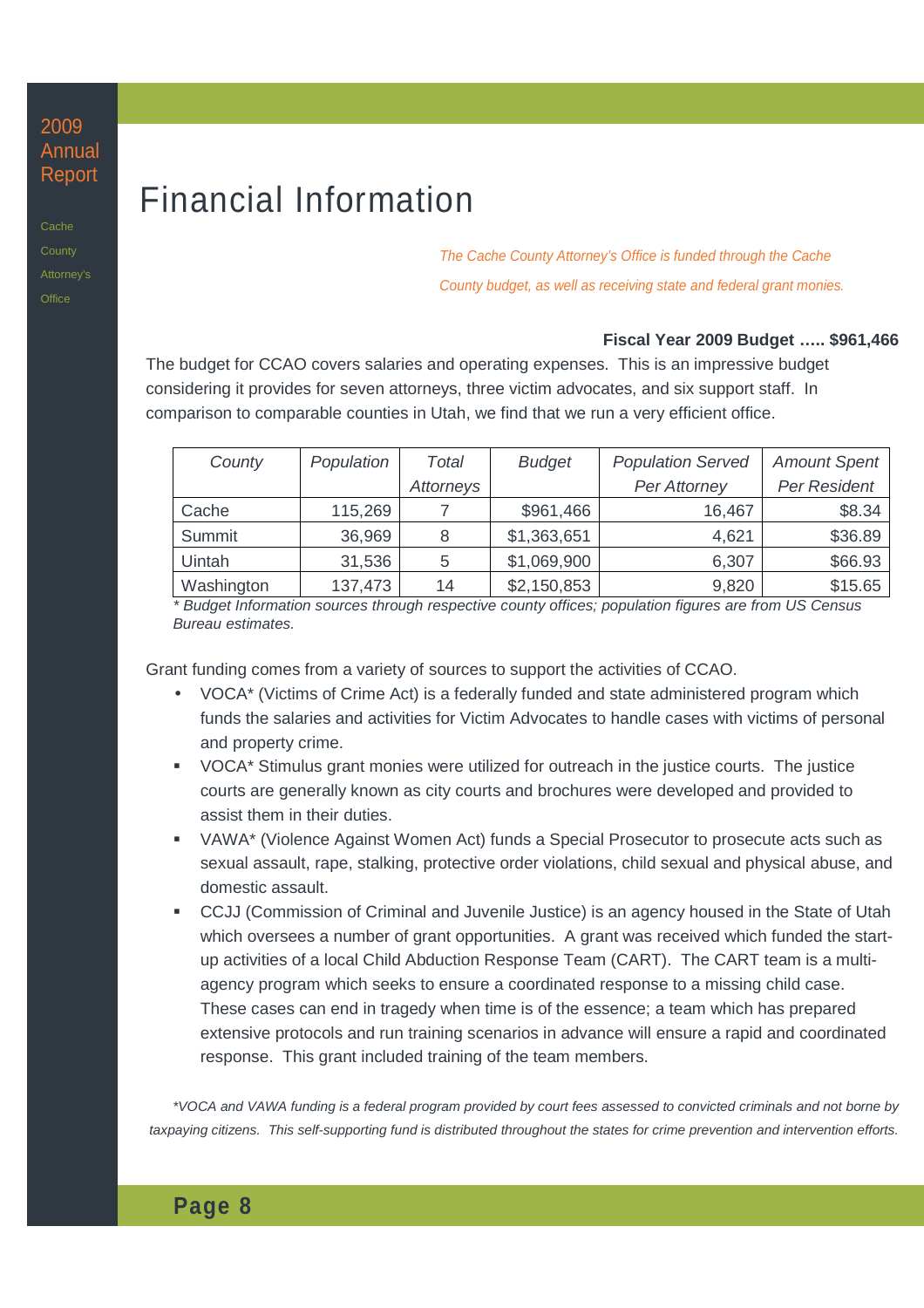### **Criminal Division**



Following a referral of charges from a law enforcement officer, a case is reviewed and charges are either declined or sent to court for prosecution. Prosecutors bring charges on behalf of the state when there are violations of the Utah State Criminal Code.

In the course of an investigation, law enforcement may call upon attorneys to receive guidance. This may take place if there is a point of law that needs to be clarified, for warrant review, or for oversight of a major crime investigation. An on-call attorney is available 24 hours a day, 7 days a week.

Attorneys may receive specialized training in order to focus on a specific aspect of their work. There are attorneys who work with Drug Court and the Cache/Rich Drug Task Force, specialize in juvenile issues and gangs, are trained in mental health issues, or focus on child abuse or domestic violence. We are committed to providing the best services we can in protecting the community.

We have developed relationships with law schools at BYU, the University of Utah, and the University of Idaho in order to allow law students to serve as legal clerks while obtaining school credit. This unpaid work is a valuable service to our office staff as they are able to research assignments which assist attorneys in responding to defense motions and legal issues that arise in the criminal setting. Legal clerks provided 1,000 hours of service in 2009.

Information obtained from First District Court records show that there were 660 felony and 917 misdemeanor criminal filings, for a total of 1,577 in adult court\*. Major offenses calculated from CCAO reports are shown below.

| <b>Types of Offenses</b>                                                                                   |     |                         |     |  |
|------------------------------------------------------------------------------------------------------------|-----|-------------------------|-----|--|
| <b>Homicide Related</b>                                                                                    | 5   | <b>Burglary Related</b> | 107 |  |
| <b>Weapons Related</b>                                                                                     | 57  | Assault                 | 132 |  |
| Child Sexual Related                                                                                       | 55  | <b>DUI</b>              | 152 |  |
| Drug Related                                                                                               | 517 | <b>Theft</b>            | 197 |  |
| 109<br>Abuse of a Vulnerable Adult, Other Child Related (Abuse, Endangerment, Voyeurism, Lewdness, et al.) |     |                         |     |  |

Note - These reflect when an individual was charged against and not the number of charges that the person received. For example, a person that received three charges of burglary dating from the same charging document is counted one time and not three.

\*Juvenile offenses are reported separately.

**Page 9**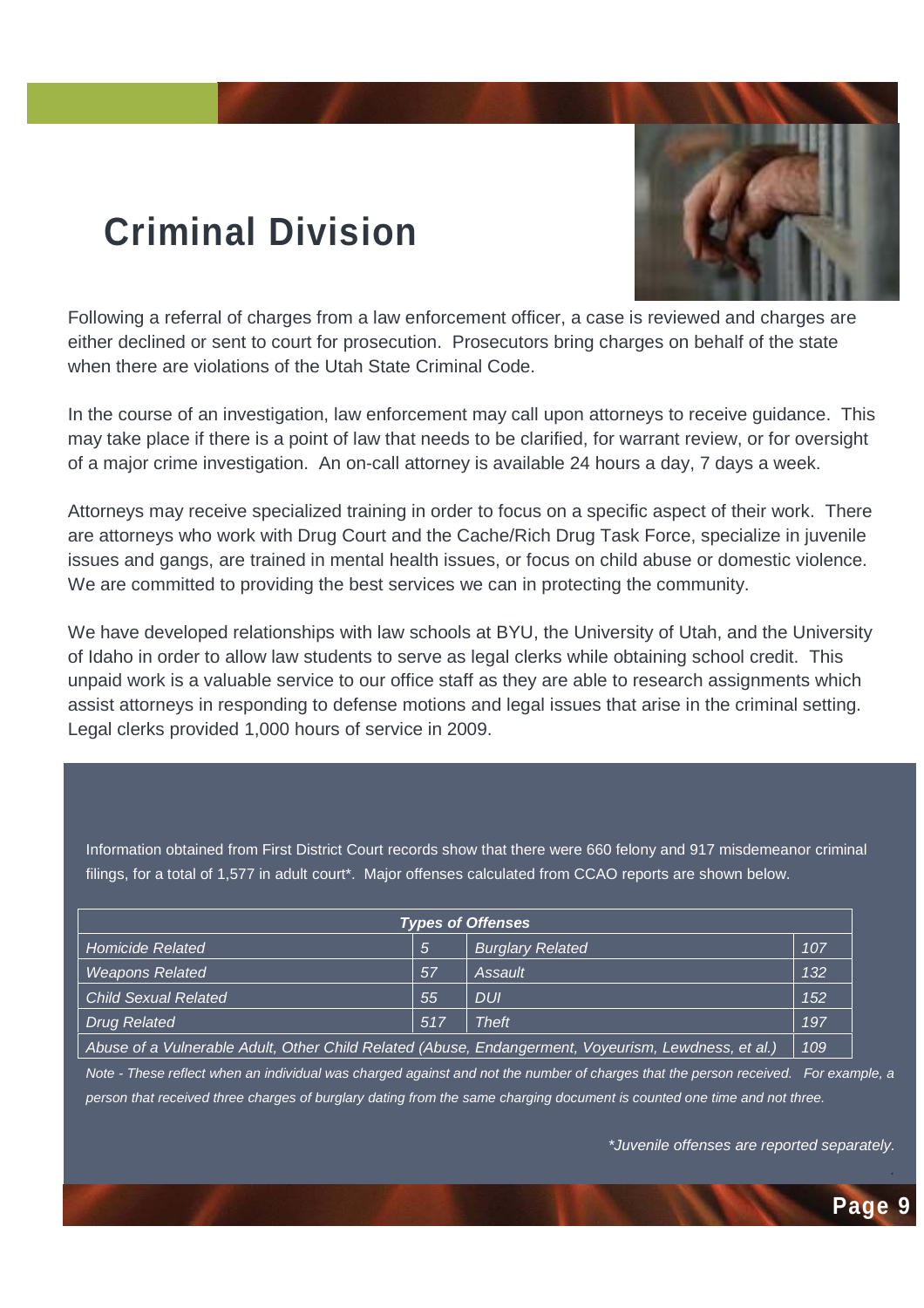Cache **County** Attorney's **Office** 



### Juvenile Division

The Juvenile Division prosecutes felonies and misdemeanors committed in Cache County by offenders under the age of 18 (at the time of the crime). Juvenile Court can maintain jurisdiction up to the age of 21. This division's team consists of a prosecutor, Victim Coordinator, and legal assistant. Cases are reviewed, charges are recommended, and any cases which go past the arraignment stage are prosecuted. Juvenile cases are handled in the First District Juvenile Court. The same types of cases in adult courts are also seen in the juvenile system with the addition of status offenses which include such things as truancies, smoking, and certain alcohol offenses.

Some offenses are deemed serious enough to be handled in adult court, though committed by a juvenile. In these cases, a special certification hearing is held in which information is presented to the court regarding the offense. If the Judge so deems, a juvenile can be bound over to answer to criminal activity in the adult court system. This is reserved for the most serious offenses only.

The involvement of various agencies ensures that a comprehensive approach to the welfare of the youth is a priority. An emphasis is placed on individualized recommendations with considerations towards community and victim protection as well as services to the youth and family. Other agencies involved include Juvenile Probation, Juvenile Justice Services, Division of Child and Family Services, Guardian ad Litem Office, and defense counsel.

According to First District Court Juvenile Probation records, there were 1,777 charges filed for criminal offenses, and the juvenile prosecutor assisted with additional status and traffic offense incidents.

| LUUJ UUTUMU VIIIIIIIIII IIIUIUUIILJ             |     |                                  |       |  |
|-------------------------------------------------|-----|----------------------------------|-------|--|
| Sexual Offenses, Lewdness                       | 72  | Pornography, Harmful Materials   | 39    |  |
| Assault, Endangerment, Stalking,                |     |                                  |       |  |
| Weapon                                          | 135 | Witness Tampering or Retaliation | 6     |  |
| <b>Burglary and Related</b>                     | 93  | Trespass                         | 79    |  |
| Forgery, Transaction Card Offense               | 64  | Graffiti                         | 58    |  |
| Joyride Driver                                  | 19  | Alcohol and Tobacco              | 298   |  |
| Shoplift                                        | 190 | Other                            | 534   |  |
| Theft                                           | 177 | Curfew, Truancy                  | 535   |  |
| Controlled or Prescription Substance, Marijuana |     |                                  | 289   |  |
|                                                 |     | <b>Total Incidents</b>           | 2,588 |  |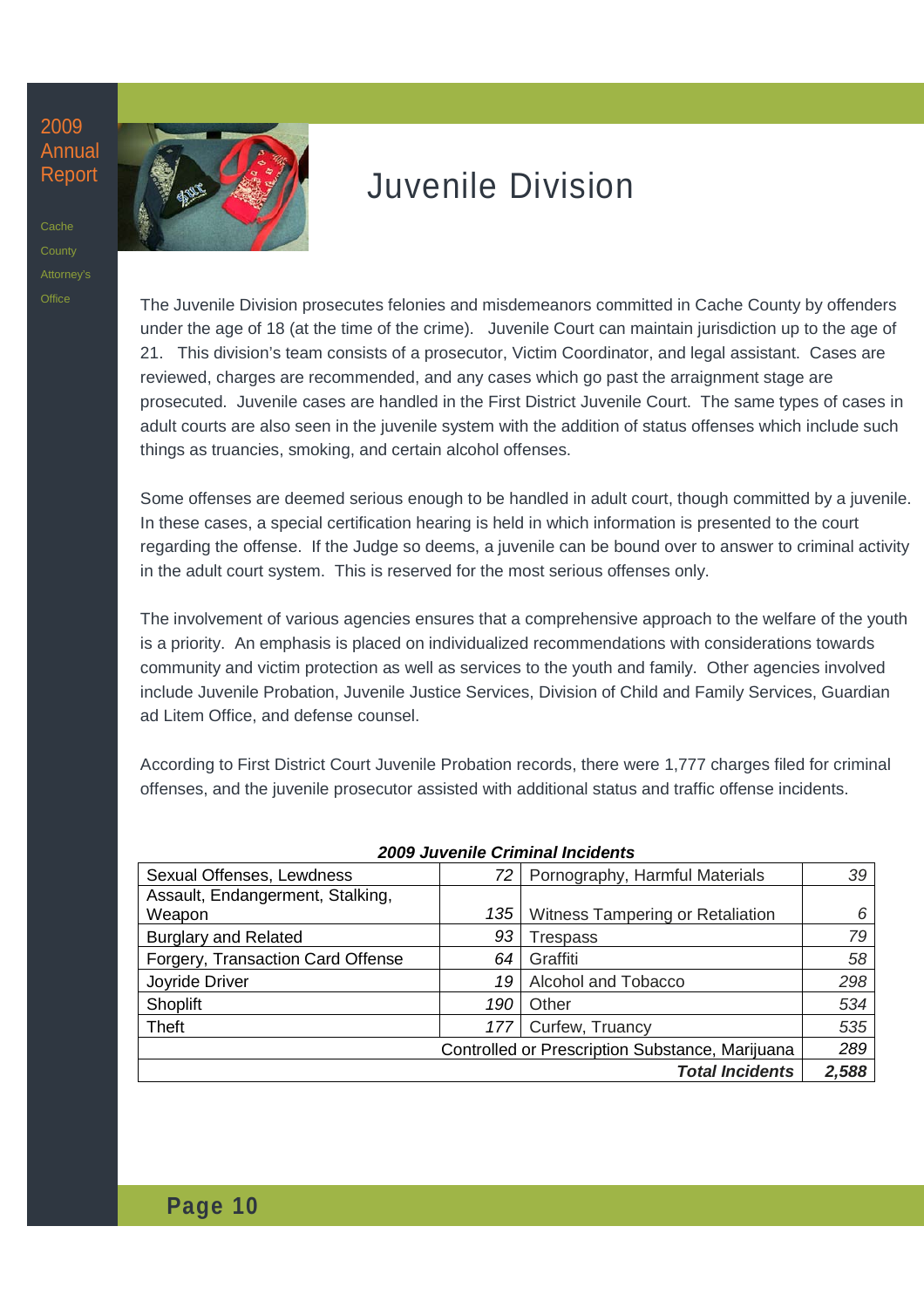### Crimes Against Women

This division is funded by a grant from VAWA (Violence Against Women Act) and includes the services of a full-time prosecutor with the help of a legal assistant. This specially trained prosecutor is uniquely qualified to deal with cases that are often complex and sensitive in nature. This prosecutor works closely with law enforcement agencies and child protection workers to ensure a collaborative approach to victim needs.

Victim safety and perpetrator accountability is a priority. In 2009, 236 individual cases with a total of 486 charges/potential charges were serviced through the VAWA prosecutor. This includes cases which were reviewed, screened, and/or prosecuted.

Domestic violence is physical violence which occurs in relationships. It can include couples that have previously or are currently living together, individuals that have a child in common, and individuals in dating relationships. It is not uncommon for victims of domestic violence to refuse to cooperate with prosecution. This may be out of love for the perpetrator, fear of retaliation, fear that a child may be hurt, or because they believe they can't survive emotionally or financially without them. Regardless, prosecution efforts may take place without the cooperation of the victim if facts can be proved beyond a reasonable doubt.

| <b>Age of Victims</b> | Total | Percent |
|-----------------------|-------|---------|
| $0 - 12$              | 40    | 8%      |
| $13 - 17$             | 40    | 8%      |
| 18-29                 | 167   | 34%     |
| $30 - 44$             | 170   | 35%     |
| 45-64                 | 44    | 9%      |
| 65 and older          | 26    | 6%      |
| <b>Total Victims</b>  | 487   |         |

| <b>Allegation Breakdown</b>  | Total | Percent |
|------------------------------|-------|---------|
| <b>Domestic Violence</b>     | 246   | 51%     |
| Protective Order violation   | 39    | 8%      |
| Stalking                     | 28    | 6%      |
| Adult Molested While A Child | 6     | 1%      |
| Homicide                     | 6     | 1%      |
| Sexual Abuse                 | 162   | 33%     |
| <b>Total Violations</b>      | 487   |         |

CCAO participated in an event during Child Abuse Month in which a pair of shoes for each of the 237 cases of substantiated child abuse in 2009 was displayed on the steps of the Historic County Courthouse. Many of these cases involved the services of the VAWA prosecutor.

#### **2009 Domestic Violence Numbers at a Glance**



**Gender of Victims**

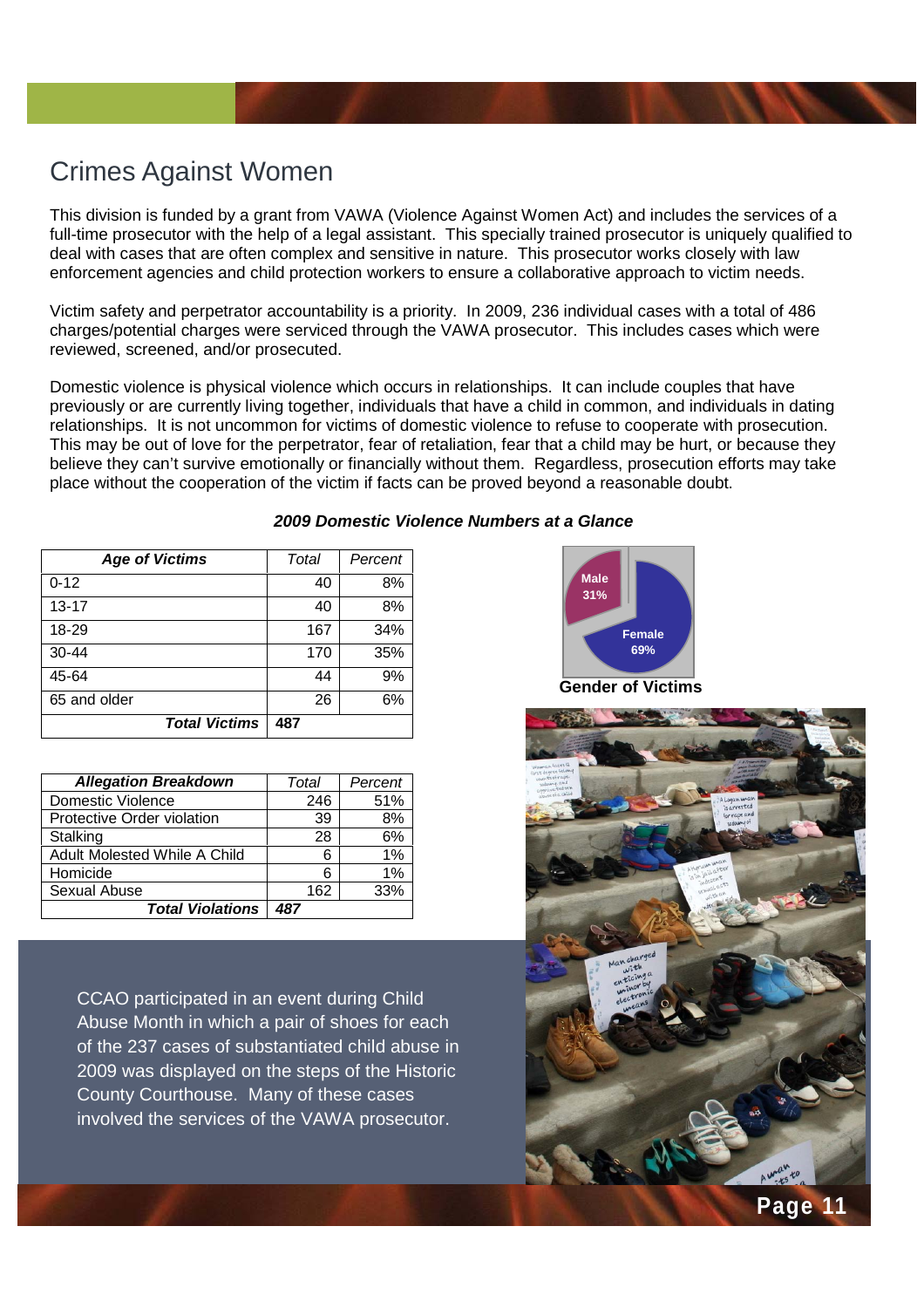**Cache County** Attorney's **Office** 

### Narcotics Division / Drug Court

This program could not be this successful without the community working together… Sheryl Andreasen, Bear River Health Dept

A prosecutor works closely with the Cache-Rich Drug Task Force in evaluating crimes involving narcotics. This ensures consistency with how cases are handled as well as providing an attorney with specialized training to more fully understand the dynamics of drug use within our local community. Heroin has been a growing concern due to increased use and was attributed to the cause of five deaths in 2009.

#### **Heroin Related Incidents**



Another serious increase was seen in the use of a substance most

commonly called "Spice". Though legally sold under a number of trade names, it is not recommended for human consumption. Spice mimics the effects of marijuana and is used in much the same way. Law enforcement responded to a number of incidents involving Spice. Dozens of people reported that they visited emergency rooms for complications such as seizures, upset stomachs, headaches, dizziness, and vomiting. We anticipate its inclusion in future legislative revisions to drug laws.

#### **Drug Court**

Some drug-involved cases may qualify for an intervention-based program called Drug Court which involves collaboration between the court system and treatment entities. It is intended to give participants an alternative to going to jail by giving them a chance to change their behavior. A benefit is reduced recidivism rates of 6-12%, compared to approx 70% re-offending rates for drug addicts who do not go through the program.

Cases are screened closely by a committee that includes the presiding Drug Court judge, probation, law enforcement, prosecuting attorney, and treatment personnel. Individuals with felony drug charges are offered the option of therapy and case management. Participants agree to follow a strict program which involves weekly visits to the court, counseling, full-time work and/or school, and case management with random drug testing.

Graduates of this 1-3 yr program will have maintained a minimum of six months being clean and free of using drugs and alcohol and have gained an understanding of high risk behaviors and knowledge of chemicals and their effects. They will have developed a recovery and relapse prevention plan and assembled a continued support system. Upon completion of all requirements, felony charges are dismissed or reduced. More than 250 individuals have graduated from Drug Court since its inception.



#### **2009 Drug Court Numbers at a Glance**

Total Number of Applicants in 2009: 38 Total Number of Graduates in 2009: 33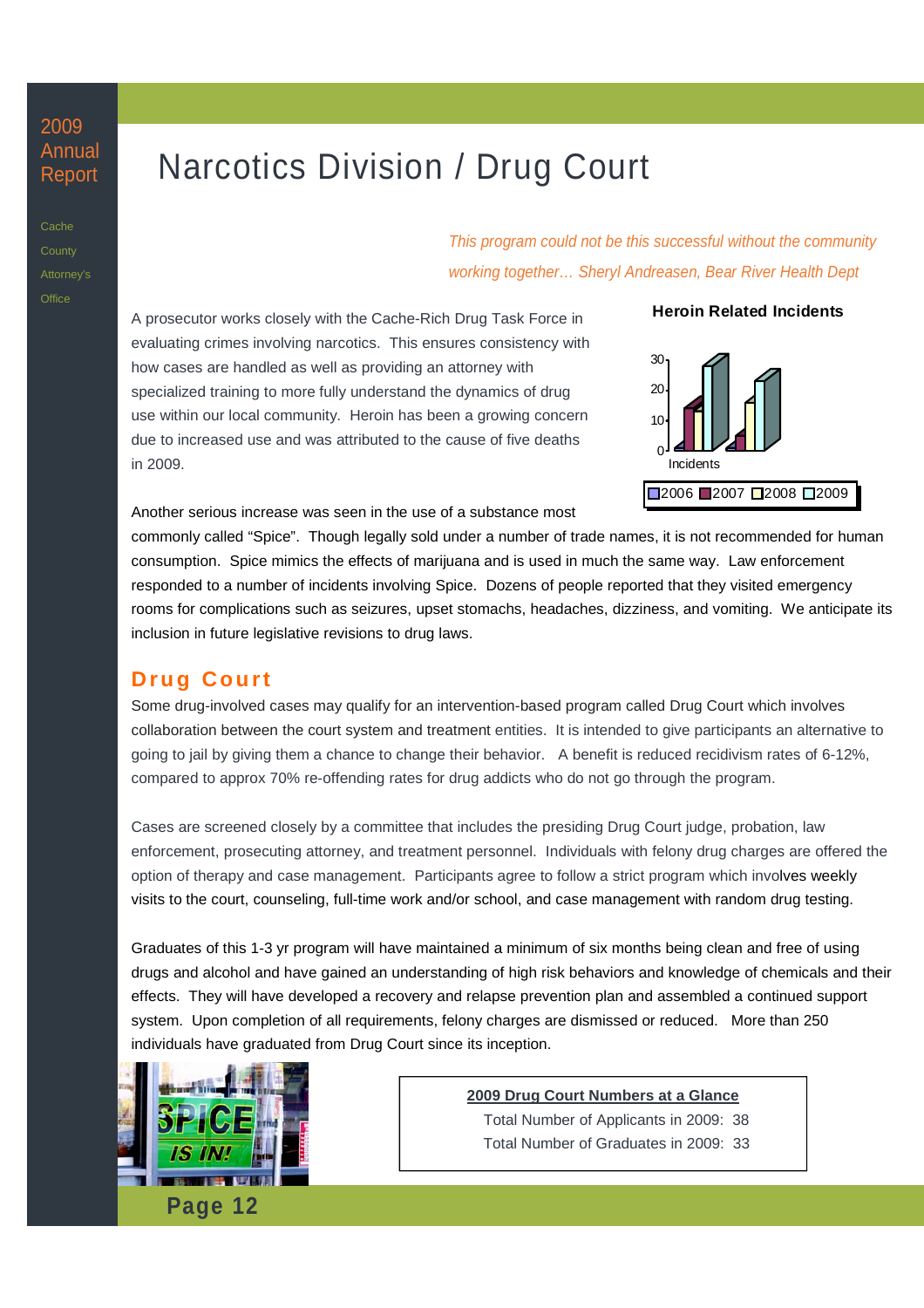### Mental Health Court

The Mental Health Court diverted 23 persons in 2009 that were charged with crimes that would carry traditional sentences and would typically include jail sentences. This program was established based upon the realization that jail will not positively influence persons with a mental illness.



Participants are encouraged to take their medication and to participate with therapists and other facilitators. With the assistance of the program, participants are able to obtain housing, employment, increased independence, and integrate into society.

The ultimate goal of the program is to find persons in the criminal justice system and treat their illness, and help participants to establish consistent patterns of behavior that will lead to long term successful and productive lives.

Referrals to the program are made by law enforcement, city courts, defense attorneys, or prosecutors. Following a full evaluation by Bear River Mental Health, the decision on acceptance into Mental Health Court is made by the prosecutor in our office.

#### **"The Mental Health Court diverted 23 persons in 2009…"**

There are a limited number of diagnoses that will qualify for this specialized court program. Individuals with a diagnosis involving bipolar, schizophrenia, or schizoid affective disorder are considered.

First District Mental Health Court is overseen by a board which consists of a judge, prosecutor, Bear River Mental Health, NAMI (National Alliance on Mental Illness), New Discoveries Clubhouse, Adult Probation and Parole, defense counsel, Cache County Sheriff's Office / Jail, and the multiagency law enforcement Crisis Intervention Team. These members oversee the program and are involved with case and client management.

#### Juvenile Mental Health Court

In addition to adult Mental Health Court, the juvenile system has a corresponding program. It operates in a similar manner and also has involvement from the parents of the youth who is going through the program. Juvenile participants report to the judge on a weekly basis on their activities and progress. The Juvenile Prosecutor is involved with this diversionary court program.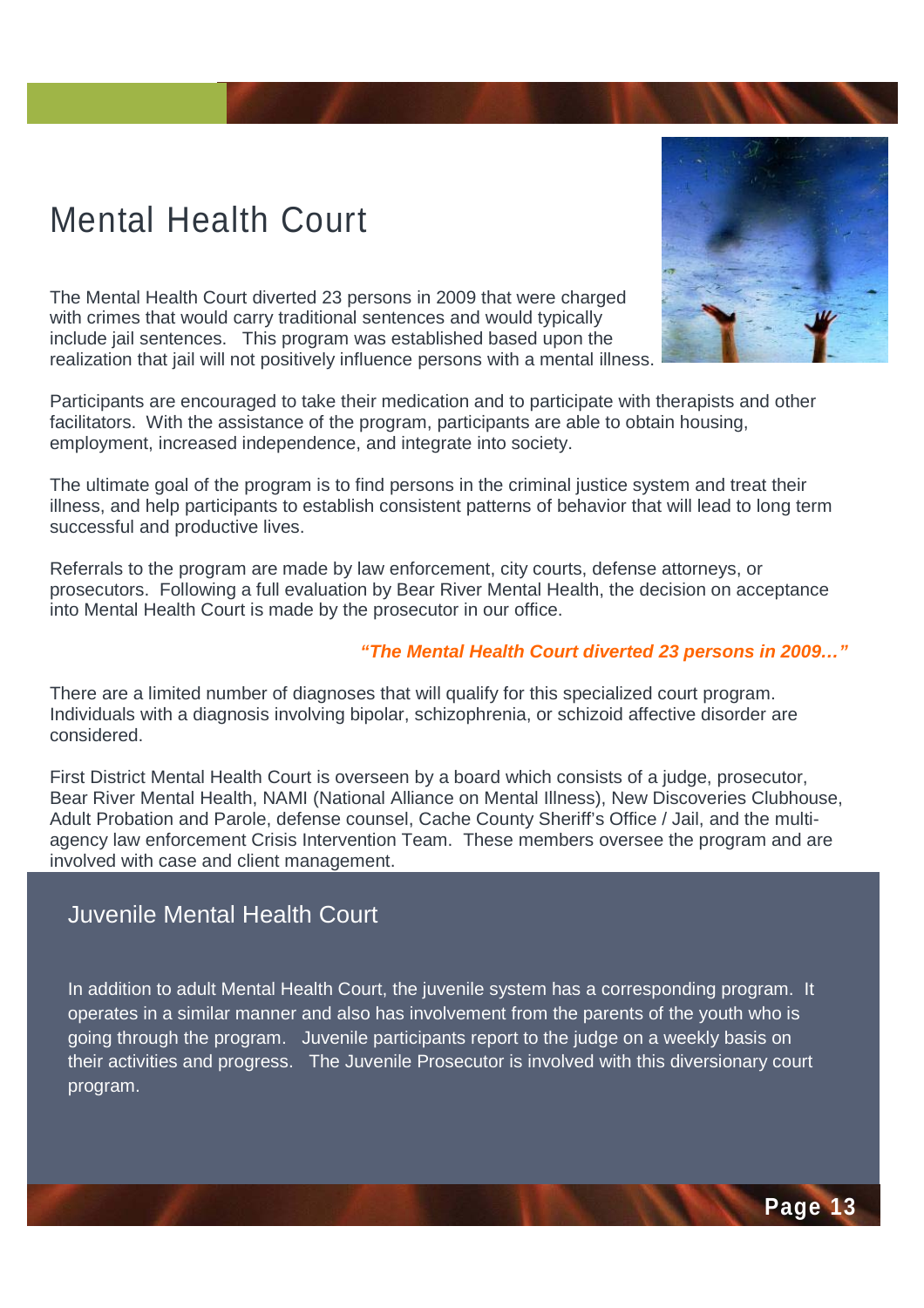**Cache County** Attorney's **Office** 



### Victim Services Division

Assisting crime victims through the court process and ensuring victim rights are protected.

The Victim Services Division consists of three full-time Victim Advocates who service serious offenses charged in First District Court. These coordinators work to assist victims through the criminal court process. This can be a confusing time for many people and the services of an advocate coordinating their needs can be invaluable. The advocates work as a liaison between the victims and the county attorneys. Upon their request, victims are kept informed of court procedures and have the opportunity to have any questions answered. They also have the right to be heard during sentencing and appellate proceedings and advocates provide support and assist them through these processes.

Victim Services had a very active and public year in 2009. Program Coordinator Terryl Warner, was instrumental in influencing the Utah Legislature to pass House Bill 290. She, along with victims and a defendant involved in a local texting while driving death case, addressed the State Legislature regarding House Bill 290. Under this law, the first conviction for texting while driving is a class-C charge, punishable by up to 90 days in jail and a \$750 fine. If it results in an accident involving personal injury or is the second conviction within three years, the driver can face up to six months of jail time and a \$1,000 fine; the conviction is the same as a DUI in the event of a fatality.

Terryl has had numerous other public speaking engagements regarding this topic. September brought her to the State Transportation Driving Summit and the National Transportation Safety Summit in Washington, DC. She was interviewed for a New York Times article, as well as for an international Finnish newspaper article. She, along with people who had lost family members to distracted driving, spoke at the Cache County Transportation Summit which was held in November. She appeared on a safe driving DVD along with Deputy Attorney Don Linton in a video distributed nationally by Zero Fatalities and

incorporated into Utah's driver's education curriculum. All of these caught the eye of Oprah Winfrey and in November she was flown out to participate in a show addressing texting while driving. Her tireless efforts have contributed to enhanced public awareness not only in Cache County but also a national audience.

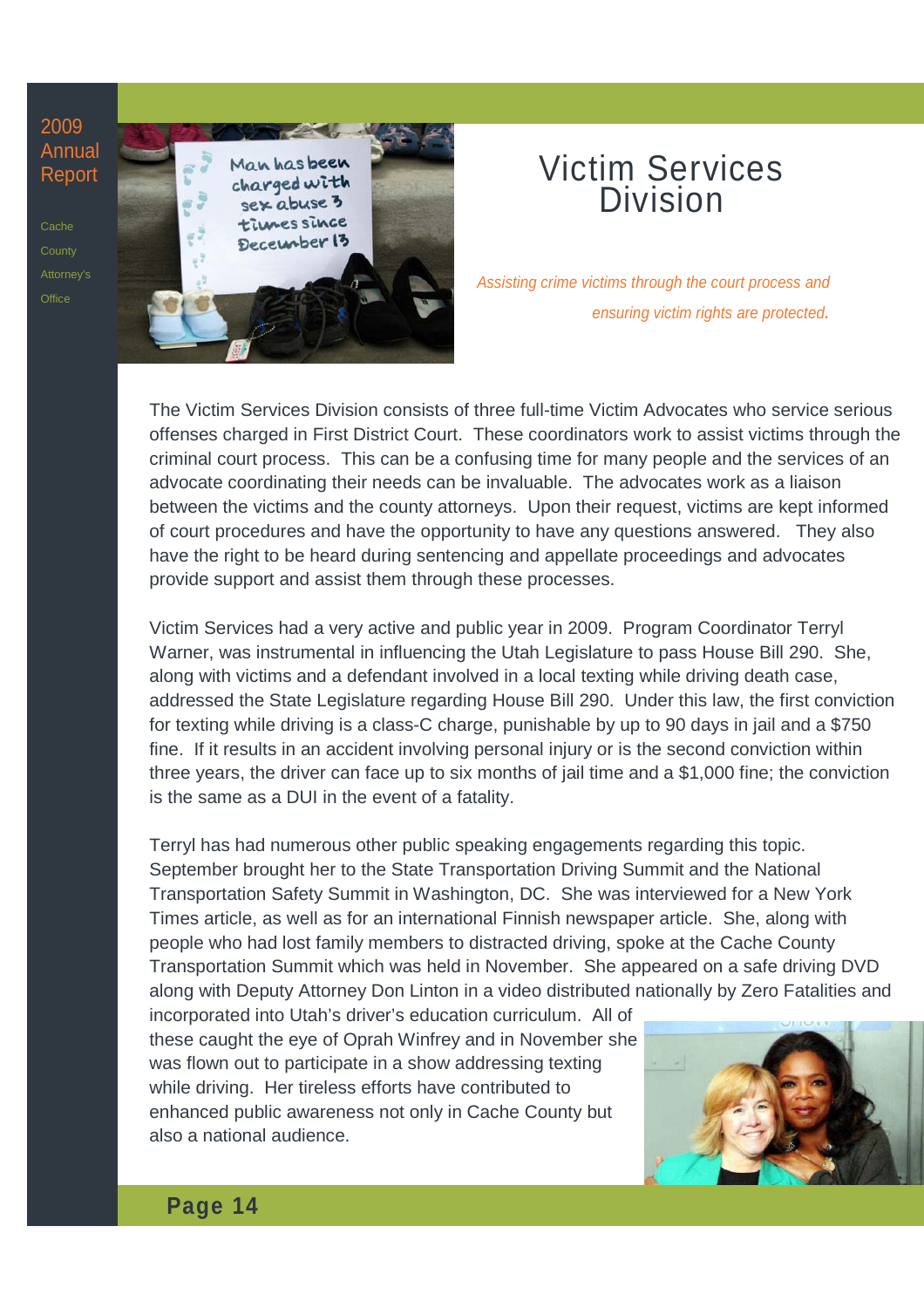### Victim Services – continued

In 2009, a total of 2,797 victims received services. Services include explanation of the criminal justice system, coordination of meetings with attorneys, assistance in filing for crime victim reparations, restitution assistance, referrals to community resources, protection information, court support, case updates and notifications, and the return of property seized as evidence. Some services are provided to victims even when a suspect is not apprehended or prosecuted. Advocates spent over 1,100 hours in the courtroom on behalf of men, women, and children who were impacted by crime.



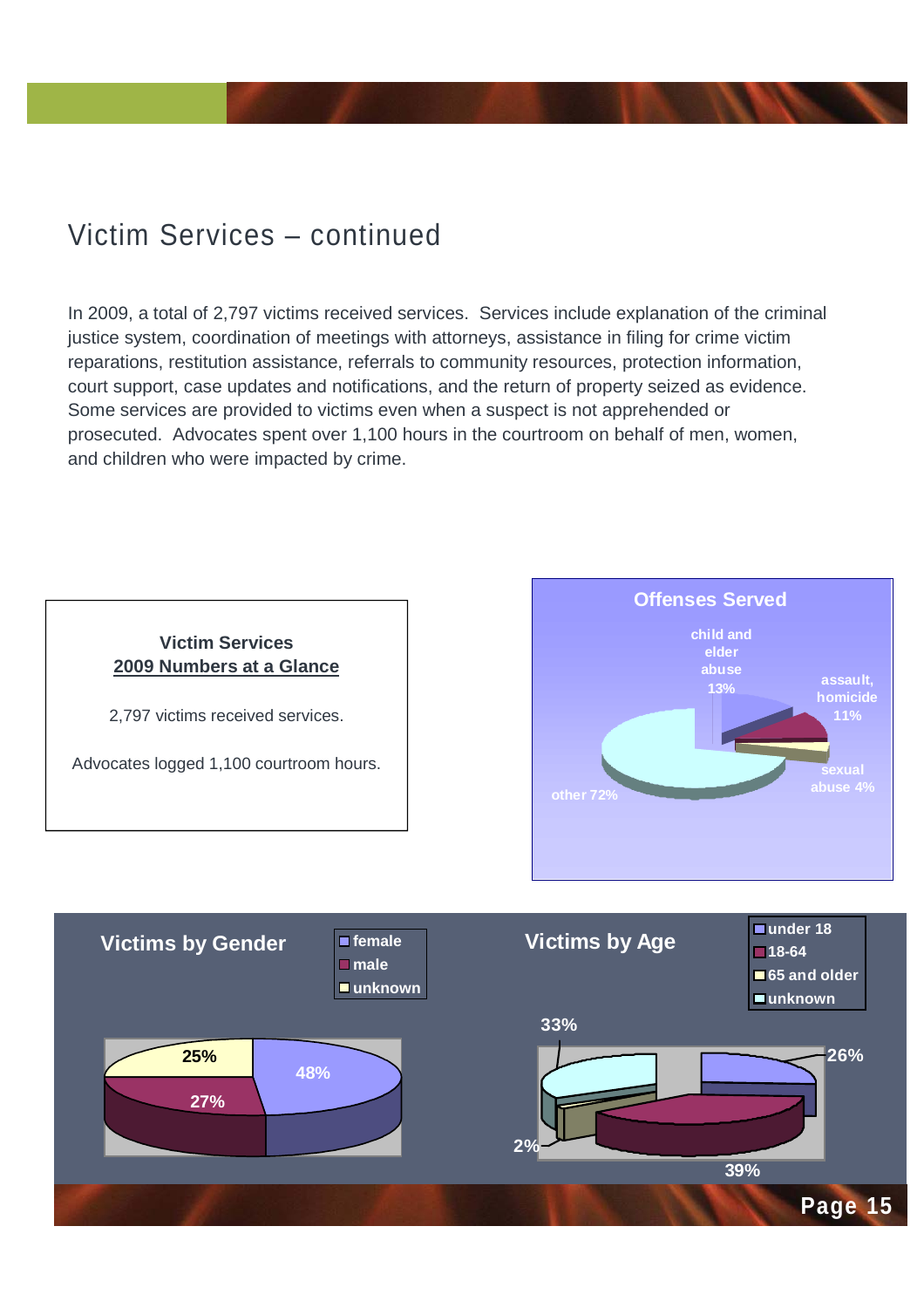**Cache County** Attorney's **Office** 



### Civil Division

The work of the Civil Division is varied and demanding with extensive duties. Civil Attorneys represent the county in all civil matters and may frequently be found advising council members on various issues as well as department heads on legal matters that are not criminal in nature. These departments include Planning and Zoning, Human Resources (employment law), County Clerk (elections law), Assessor (Board of Adjustment issues), Surveyor (public and private roads), County Water Planner (water rights and issues), as well as reviewing GRAMA requests and EEOC issues. Additional work involved the filing of a number of briefs with the Utah Supreme Court dealing with civil matters.

In 2009, the Civil Attorney continued to assist the County Council, departments, and various entities and remained involved in reviewing contracts and agreements, authoring ordinances, and reviewing resolutions. Some of this work may be done by county personnel, but many involve the direct services of the Civil Attorney. Please see the Numbers at a Glance section below for related information.

An educational bulletin was developed and distributed quarterly to council members regarding land use which includes case law updates and relevant issues facing planning and zoning.

#### **Projects of Note**

The Ordinance Review Committee was established in order to ensure ordinances are appropriate for Cache County. Within this process, it was determined that the Planning and Zoning Ordinances would be comprehensively reviewed and updated; this process is ongoing.

Appeals were filed with the Utah Supreme Court regarding the Selman Road. This pending litigation involves a segment of road on the western side of the county.

The Coldwater Ranch Road litigation was resolved. This public road runs east from Paradise to Ant Flat Road through Coldwater Ranch.

Federal monies in the amount of \$3,000,000 were obtained to improve canyon roads. These roads involved Temple Fork, Franklin Basin, Rock Creek Canyon, and a substantial section of the road to Tony

Grove. In addition to extensive road improvements, bridges were improved or replaced in these areas. The Civil Division was heavily involved in the RFP process, approval of the contractor, and ensuring the work conformed to proper specifications.

#### **Numbers at a Glance**

13 Ordinances completed 38 Resolutions passed 1,852 Contracts and Agreements

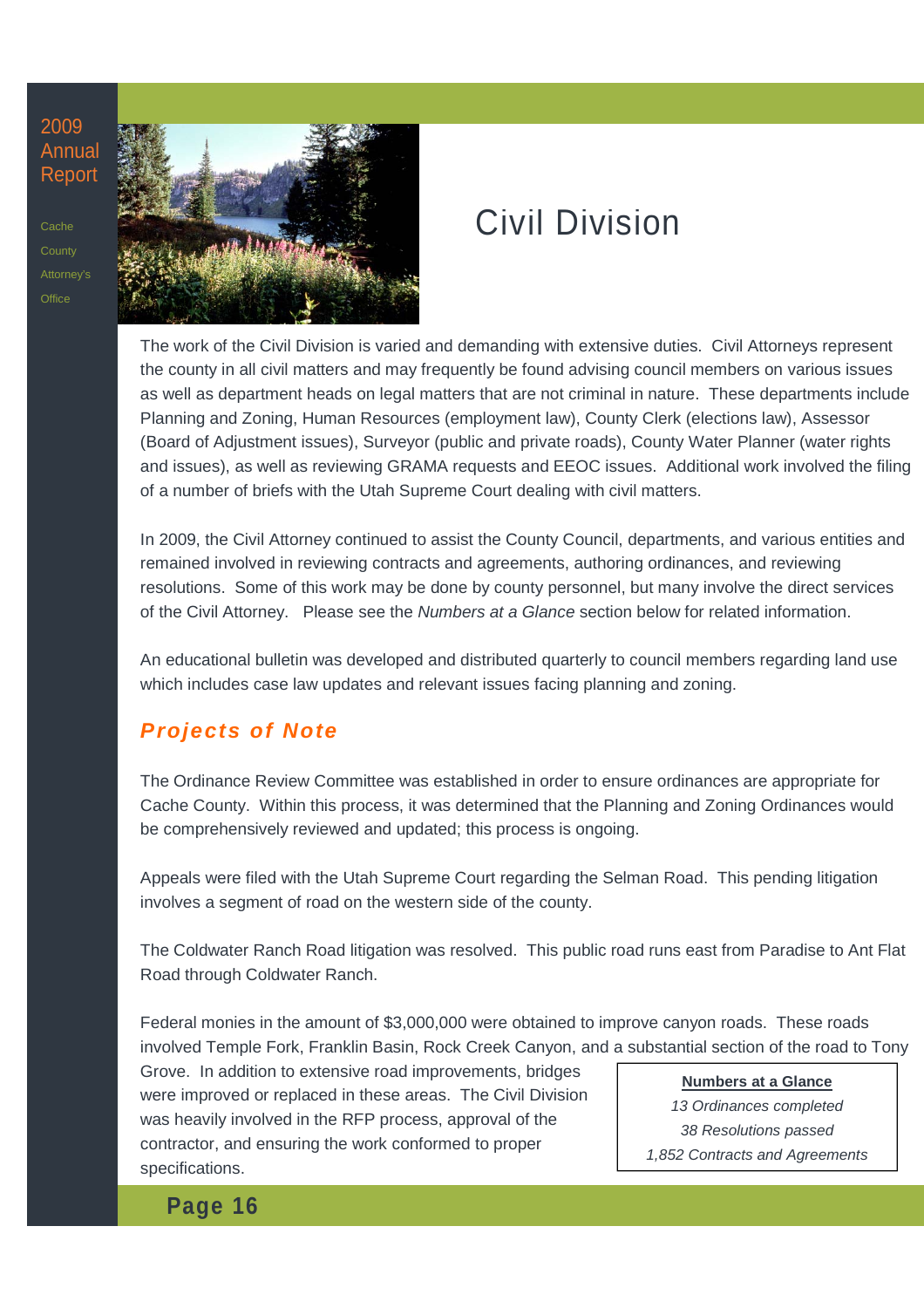

### Support **Staff**

Support Staff consists of six employees who work together to ensure that the office is run smoothly and efficiently. There is an Administrative Assistant who works closely with the County Attorney, an Office Manager / Legal Assistant, and three additional Legal Assistants. Their work is invaluable and consists of research, filing of motions, organization of cases, and ensuring paperwork and files are processed appropriately and timely. They must stay current on legislation and case law and are truly the nuts and bolts of making sure cases are ready for court.

The Office Manager has additional duties regarding payroll, ordering of supplies and materials, ensuring the quality of work put out by the Support Staff, and evaluating and implementing policy and procedure changes.

The Administrative Assistant to both the Chief Deputy and the Cache County Attorney is an invaluable resource. The work is dynamic in that the demands on the time and schedules of these attorneys are varied and ever-changing and this person must be flexible in meeting their needs.

**A significant change to office practices in 2009 was the implementation of a paperless system. By the end of the year, all of the prosecuting attorneys were utilizing a computerized filing system for cases. This has created a much "greener" office and has had enormous cutbacks in the vast amount of paper that was previously being used.** 

**A benefit to this new system has been a savings in the cost of office supplies as well as greater efficiency with time. Important papers may be easily accessed, which has decreased the amount of time spent on finding and storing files, providing legal discovery information to defense attorneys, and case preparation.** 

**There was a cost savings of \$1,400 in office supplies in 2009 from the prior year's usage.**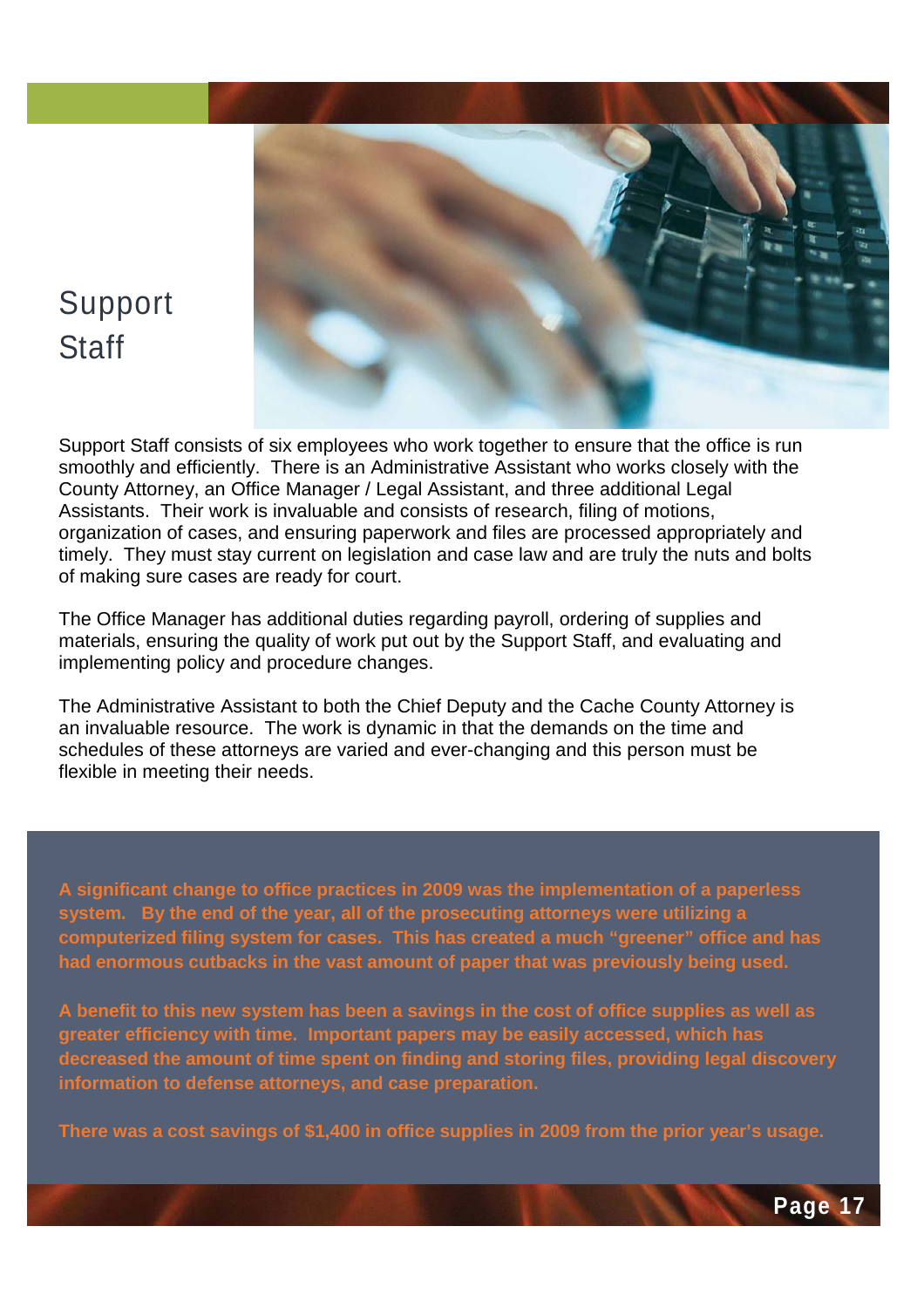**Cache County** Attorney's **Office** 



### Children's Justice Center

The Cache CJC is part of a 15-center statewide network that functions under the auspices of the Cache County Attorney's Office and the Utah Attorney General's Office.

The Cache County Children's Justice Center (CJC), located in Logan, provides a childfriendly facility where child victims of sexual and/or physical abuse are interviewed and medically assessed and treated. In 2009 there were 256 interviews of victims which took place along with 99 medical assessments. It is encouraging to note that this is a significant reduction in interviews from the previous year and reflects a statewide and national trend of lowered child abuse reports.

An additional mandate of the CJC is to provide training in child abuse investigative and prosecutorial techniques to local detectives, prosecutors, and case workers. The CJC met this responsibility by providing several hundred man hours of local training in 2009. The Center also financed specialized out-of-state training at nationally recognized conferences which was of great benefit to the agencies and personnel working with child victims.

The CJC enjoys a productive and cordial relationship with other helping agencies in the region and serves children and families from Rich and Box Elder counties as well as Cache County. The Center is staffed by two full-time employees, an intern from Utah State University, a part-time pediatric nurse practitioner, and two on-call registered nurses.

The CJC is responsible for a monthly case staffing which involves entities working with child abuse victims. This fosters better understanding of case dynamics, as well as ensures a collaborative approach when dealing with children and families that are going through a sensitive and difficult experience.

**CJC Numbers at a Glance**

256 Victim Interviews 99 Medical Assessments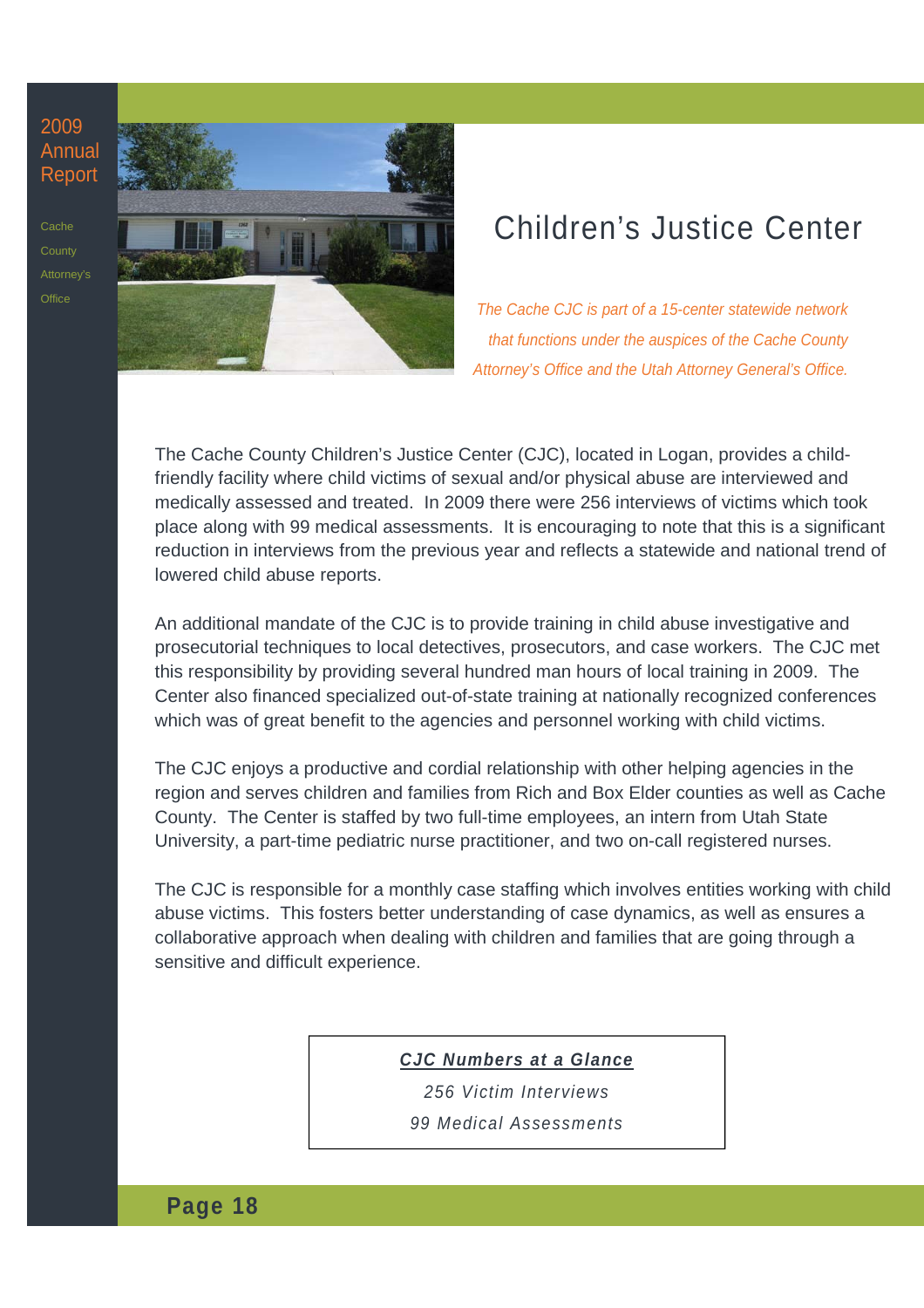### Accomplishments / Highlights

The Cache County Attorney's Office continued to evaluate working practices within the department. As part of this evaluation process, it was determined that there was insufficient security in the area which houses the Victim Services Division. This portion of the building was remodeled to ensure that victims who needed to meet with advocates regarding cases would feel safe and secure. It also provided protection for the advocates, who deal with sensitive crisis situations on any given working day.



The Law Library was upgraded with new technology which enabled improvements to the video arraignment process. Video arraignments take place in adult court remotely through the participation of First District Court, Cache County Jail, and CCAO. Individuals who are detained in jail no longer need to be transported to the courthouse. Through increased video technology, some court arraignments are done remotely wherein a judge and defense attorney is present in the courthouse, an inmate is present at the jail, and a Prosecutor is present in the Law Library. This is a convenience and is a cost saver in terms of personnel for the county jail, as well as greatly increasing court security.

The Ordinance Review Committee was established to work with council members in drafting, reviewing, and submitting recommendations regarding proposed ordinances. Members include CCAO, County Executive, Human Resources, County Clerk, Cache County Sheriff's Office, Council member and Fire Chief. Other items pertinent to county business are reviewed in addition to ordinances, such as the ongoing review and revision of the employee policy manual.

### **Notable Cases**

**Ferretti Court Case / Murder** – This involved a murder which likely did not take place in the area but subsequently became county jurisdiction following the discovery of the body of Tiffany Jarmin in Logan Canyon. Ms. Jarmin had been shot, her body dumped and later found following the passage of some time. Through the diligent efforts of law enforcement, the case was subsequently solved. Robert Ferretti is now in prison for this murder.

**Medina Court Case / Domestic Violence Aggravated Kidnapping** – Antonio Medina was charged with aggravated kidnapping after a malicious series of events involving his live-in girlfriend. This case of domestic violence involved heinous circumstances in which his partner was beaten throughout a period of time, tied up, and assaulted repeatedly. After a series of assaults, Mr. Medina stated he would kill her and was in the process of transporting her to another location when the victim was able to free herself from the vehicle. After running into a local business, he tracked her down but fortunately a citizen had contacted police who responded quickly. This gang-involved individual received a 15-to-life sentence after pleading guilty.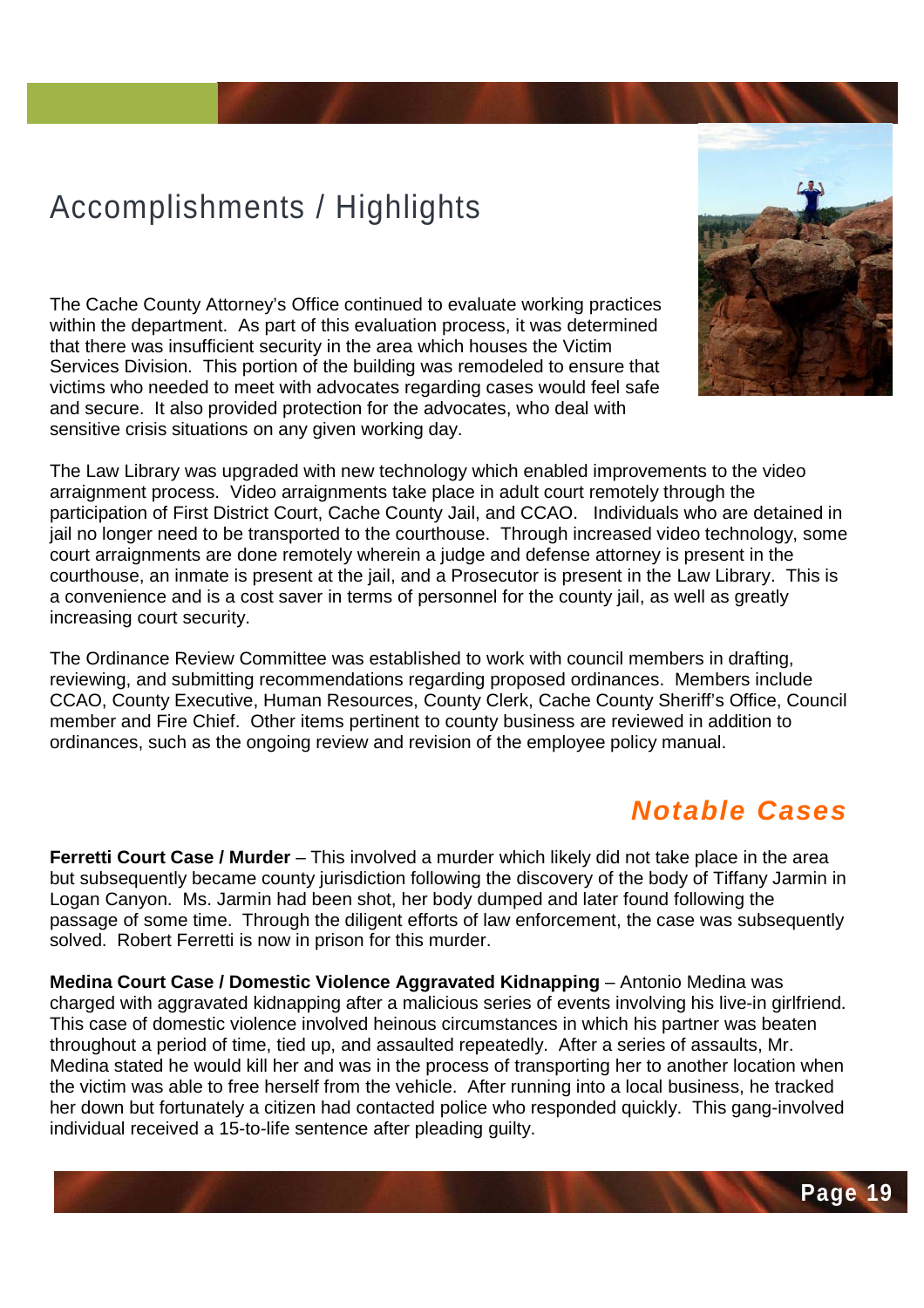**Cache County Office** 

### Community Partnerships

Our staff is very involved in interagency efforts, as well as in promoting greater community education and awareness. We strongly feel that a proactive approach through outreach is of benefit to prevention efforts.

**Public education** was provided on a variety of subjects, most notably the effects of pornography, texting while driving, impact of gangs, and child abuse issues.

**Distracted Driving** was a topic for outreach, most notably by representatives of our office speaking at the National Transportation Safety Summit and to a NY Times in-depth reporter as well as a reporter from a Finnish newspaper. Terryl Warner, Victim Services Coordinator, was part of a taping on the Oprah television show. The office initiated, planned, and sponsored a County Transportation Safety Summit in conjunction with support from the Cache Metropolitan Planning Organization and Zero Fatalities.

**Cache Rich Domestic Violence Coalition** is a working group of professionals and community members dedicated to fostering collaboration and creating effective services for families affected by domestic violence. The purpose is to support collaboration and partnerships to garner greater resources and community education. Advocates and a Deputy Attorney participate with this coalition. Events to raise public awareness were held throughout the year, such as the Clothesline Project and a domestic violence public awareness walk.

**CART (Child Abduction Response Team)** was formed through the involvement of Victim Services; the working group includes team members from all areas of law enforcement, AP&P, 911 Dispatch, DCFS, Children's Justice Center, Search and Rescue, CCAO Prosecutor, Victim Advocate, Child and Family Support Center, and Cache County Zoning (for GIS and mapping). Training was provided throughout the year on Amber Alerts, media relations, comprehensive hands-on workshops by the National Center for Missing and Exploited Children, and case investigative techniques which was taught by the lead detective on Salt Lake area's Destiny Norton case. Monthly meetings were established.

**Office participation** to foster the sharing of information with other agencies includes:

- Juvenile Mental Health Court Team;
- Children's Justice Center Multi-Disciplinary Team meeting interagency group of agencies working in child involved cases;
- Sexual Abuse Response Team (SART) to review crimes of a sexual nature; attended by law enforcement, prosecution, Nurse Examiners, CJC, and advocates;
- Gang Meeting attended by prosecution and advocate, juvenile probation, and law enforcement;
- **Drug Court Committee;**
- Tri-County Strike Force meeting;
- Law enforcement related meetings; and
- Juvenile Interagency case staffing meetings.

**Page 20**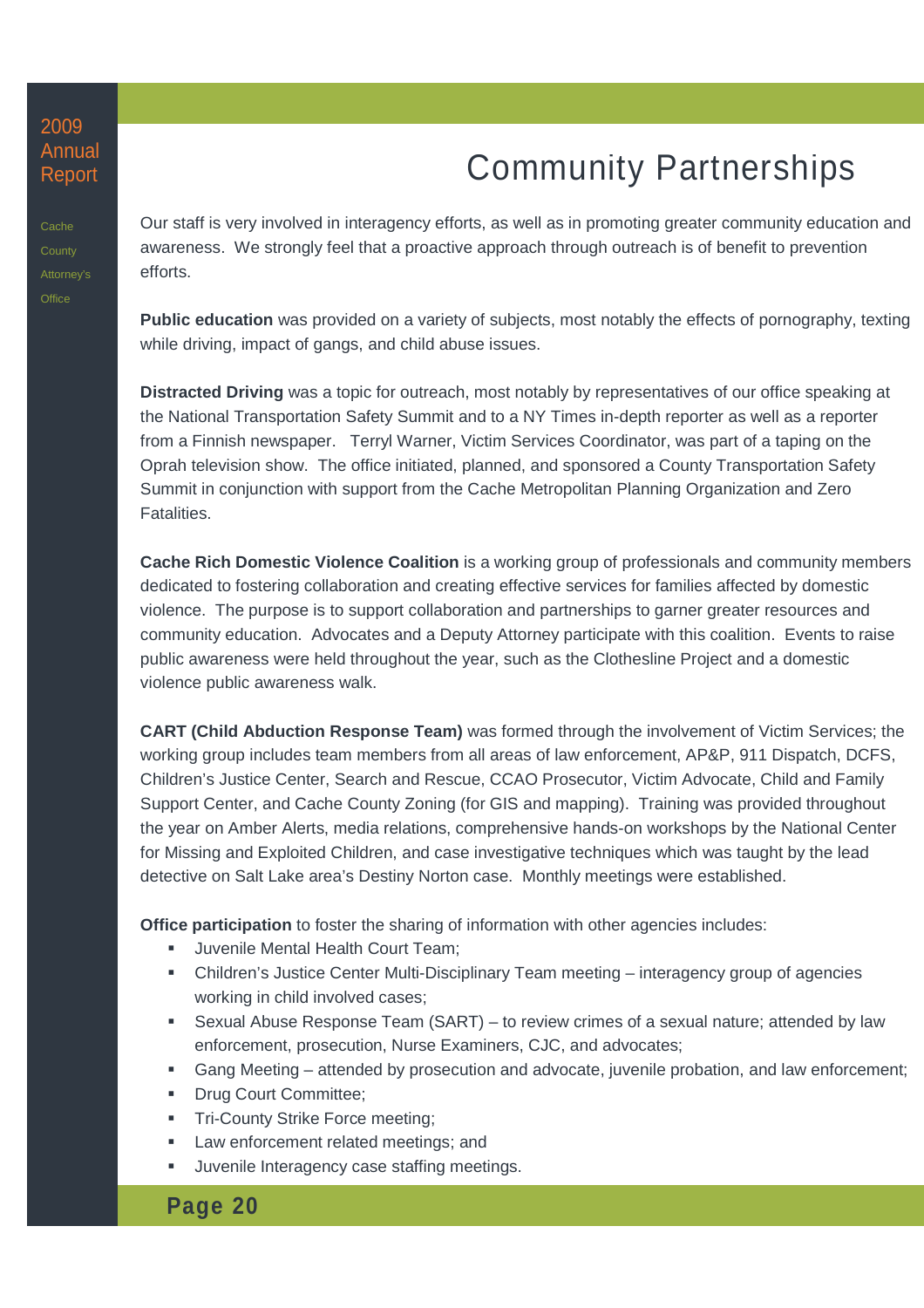### Community Partnerships – Continued



Members of the CCAO participate in monthly Law Enforcement Administrative meetings. This invaluable group is made up of the heads of all local law enforcement agencies and attorneys from our staff. The emphasis is on enhanced communications and improved working relations as well as discussions related to policy, procedures, and finding solutions to problem areas or concerns. Interagency coordination of law enforcement activities and any events which take place within Cache County are also discussed during this forum.

CCAO personnel are involved with various committees, councils and boards. We feel it is important to participate with members of the community and agencies which service Cache County. These include:

- **First District Victim Rights Committee** which reviews complaints, distributes information, and works to enhance victim services;
- **Roads Committee** which works to catalog roads and rights of way and ensure the protection of valley;
- **Ordinance Review Committee** is a county program which assists the council members and departments in researching and reviewing proposed ordinances including the personnel policy manual which will be extensively reviewed;
- **NOVA** (National Organization of Victim Advocacy) Planning Committee we are pleased to announce that Utah is the host state for the 2010 national conference, to be held in Salt Lake City in August 2010. A member of our organization is involved in this prestigious national conference;
- **Utah County Insurance Pool (UCIP);**
- **Bear River Board of Health;**
- **Child and Family Support Center Board;**
- **Cache County Water Board;**
- **CJC Advisory Board and Chair;**
- **CJC State Advisory Board; and**
- **Utah Council on Victims of Crime**.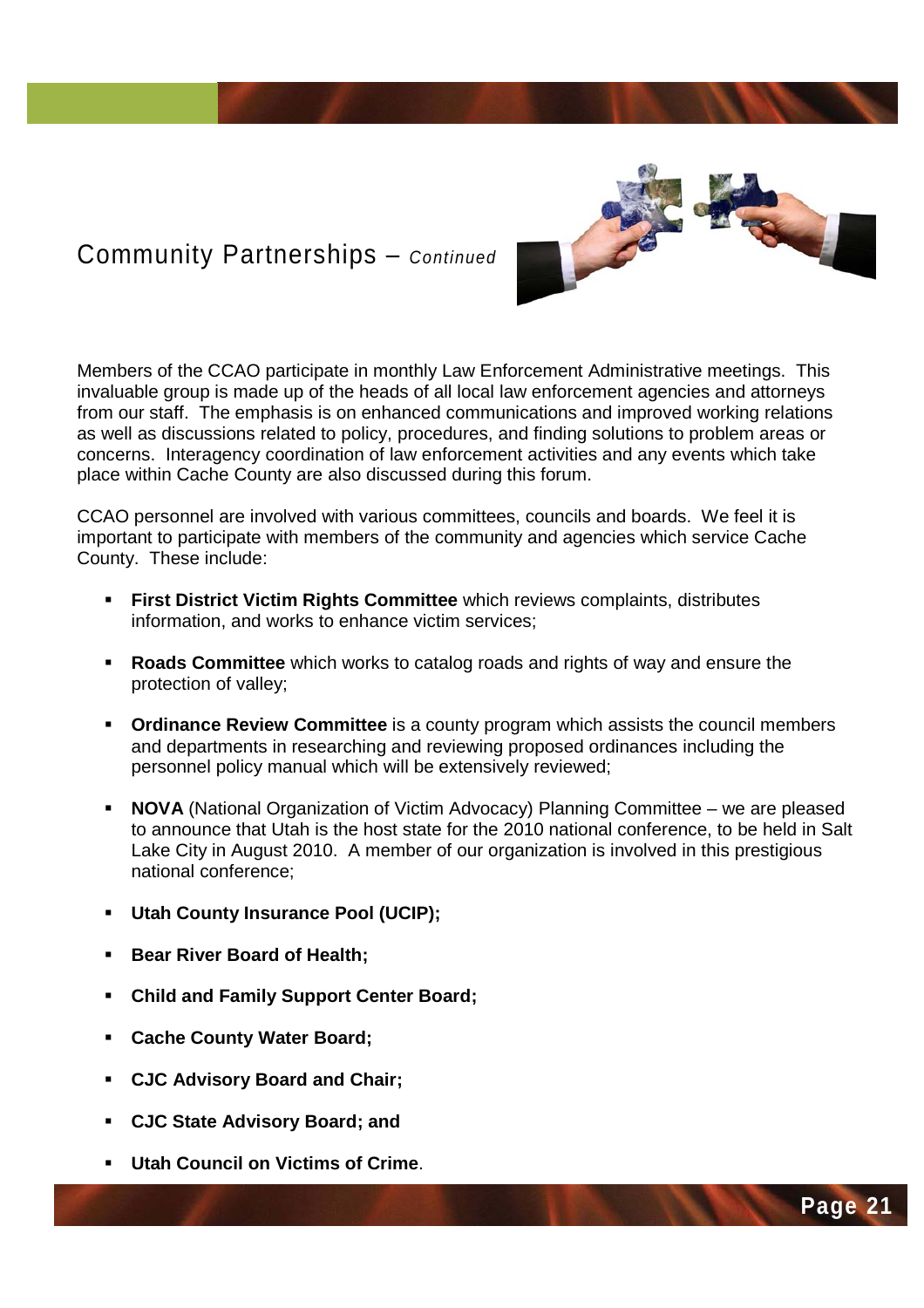**Cache County** Attorney's **Office** 



### Looking to the Future

"Be an opener of doors for such as come after them." Ralph Waldo Emerson

A monthly educational newsletter has been developed for distribution to law enforcement agencies throughout Cache County. This newsletter will address timely topics which we believe will benefit the hardworking officers involved in the prevention, intervention, and investigation of crime.

Further education will be done on distracted driving. Terryl Warner will be participating further with the Oprah Winfrey show in 2010 with the shooting of a commercial on the subject of texting while driving. Additionally she will be involved in the making of an educational DVD on distracted driving in conjunction with Zero Fatalities. Planning efforts are underway for the state Transportation Safety Summit as well.

Further educational efforts will take place targeting the dangers of pornography, as well as child abuse awareness. Look forward to a fall Family Summit with an emphasis on domestic violence and other subjects that impact our quality of life such as drug and alcohol use, gang activity, and abuse.

The National Organization for Victim Advocacy (NOVA) will hold its annual national conference in Salt Lake City in August. This is a world-class training event which will include speakers from around our country. Our office is involved with assisting with this conference, and will be presenting as well.

Grant funds have enabled the hiring of a Special Investigator to assist with Crimes Against Women. This individual will be doing follow-up on cases, speaking with victims and witnesses, and assisting with the service of papers on defendants. We look forward to this great addition to our office and to further enhancing our services to the community.

We will be targeting the ongoing problem of prescription drug abuse by involving local physicians, dentists, and other medical professionals in identifying individuals with drug addictions and finding ways to treat the addictions outside of the criminal justice system. By focusing on prevention efforts, this program will be of direct benefit to Cache County.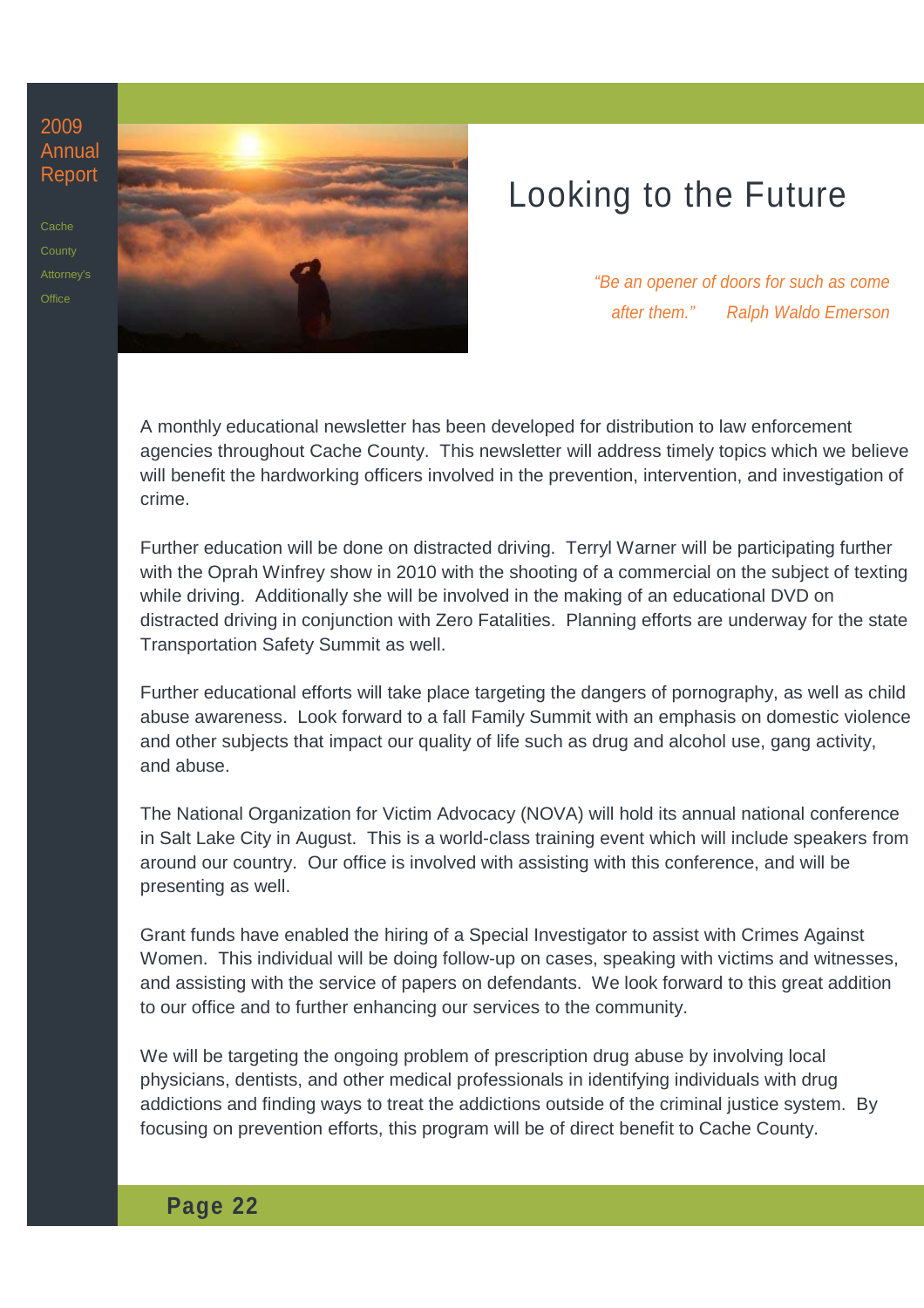### Looking to the Future continued



We will develop a system that will track the number and type of cases that were filed by our office. This will enable us to more efficiently track the trends of criminal activity in our communities so we can be more responsive in our efforts to reduce crime.

The office will complete the implementation of the paperless system by integrating the prosecution management system and the data management system (SIRE). A workflow program will be fully developed and evaluated to increase efficiencies within the office and to better move cases along within the process.

We will actively participate in protecting the county's water resources and continue to work with the county Water Manager. This work will take place through state hearings and through the involvement of committees that create policy, including the State Legislature. We will continue to meet with state agencies and members of the legislative body to promote sound water policy that protects and preserves the county's valuable water resources.

Plans are in place to prepare and map a comprehensive GIS-based catalogue of county roads located in the mountains and valley floor. This will greatly assist in the preservation and protection of existing rights of way and will ensure access to recreation and to private development rights associated with property.

Last but not least, we hope you have enjoyed this first edition of the Cache County Attorney's Office Annual Report. Our activities in 2009 were varied, and we are glad to report that we have continued to serve the citizens of this great valley with pride in the work that we do. It is truly through the combined efforts of all the staff in the office that we have been able to achieve these notable accomplishments.

We look forward to maintaining this new tradition in future years.